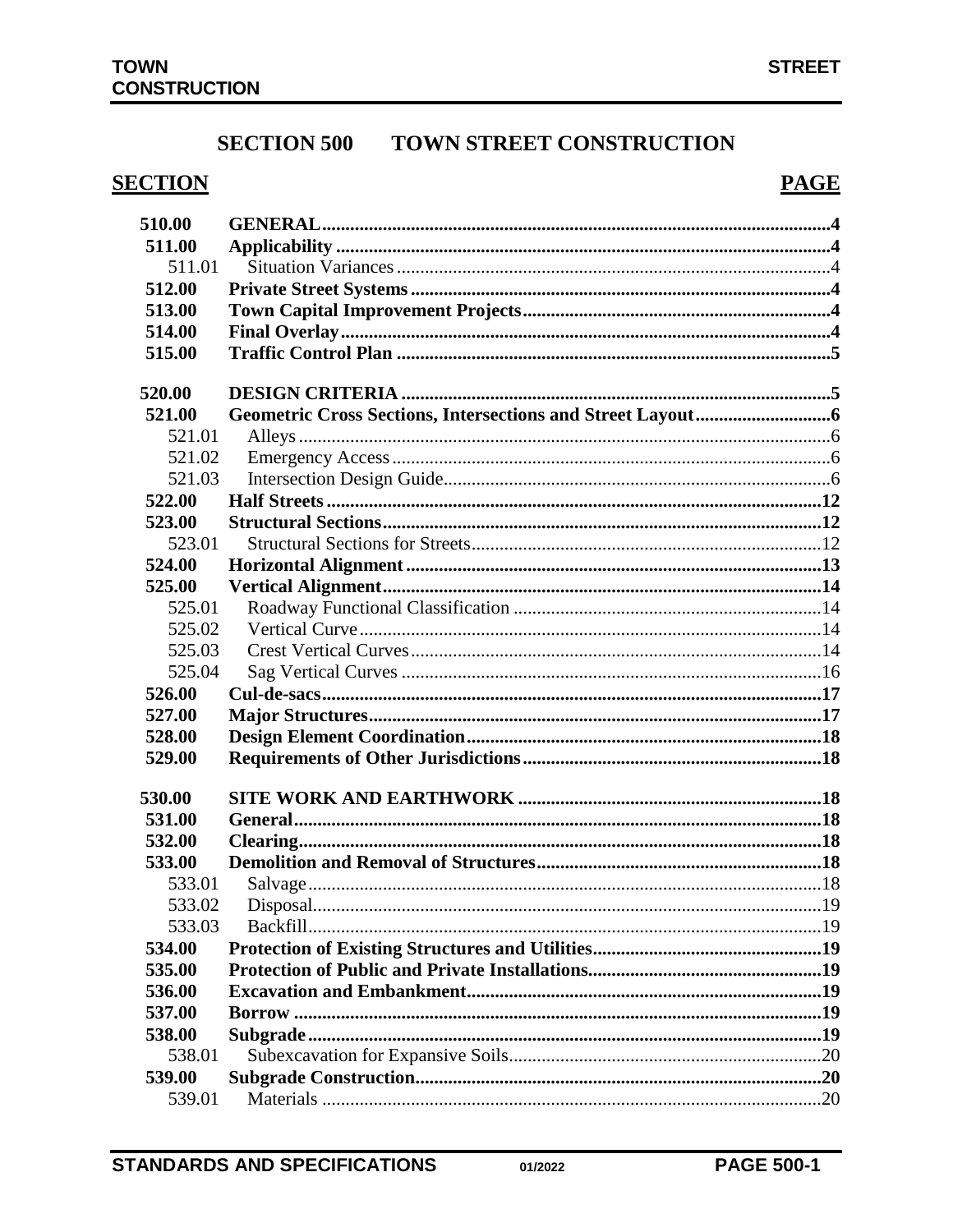| 539.02 |  |
|--------|--|
| 539.03 |  |
|        |  |
| 540.00 |  |
| 541.00 |  |
| 542.00 |  |
| 543.00 |  |
| 544.00 |  |
| 544.01 |  |
| 544.02 |  |
| 545.00 |  |
| 546.00 |  |
| 547.00 |  |
| 548.00 |  |
| 549.00 |  |
|        |  |
| 550.00 |  |
| 550.01 |  |
|        |  |
| 560.00 |  |
| 561.00 |  |
| 562.00 |  |
| 562.01 |  |
| 562.02 |  |
| 563.00 |  |
| 563.01 |  |
| 563.02 |  |
| 563.03 |  |
| 563.04 |  |
| 563.05 |  |
| 563.06 |  |
| 564.00 |  |
| 564.01 |  |
| 564.02 |  |
| 564.03 |  |
| 564.04 |  |
| 564.05 |  |
| 564.06 |  |
| 564.07 |  |
| 564.08 |  |
| 564.09 |  |
| 564.10 |  |
| 564.11 |  |
|        |  |
| 570.00 |  |
| 571.00 |  |
|        |  |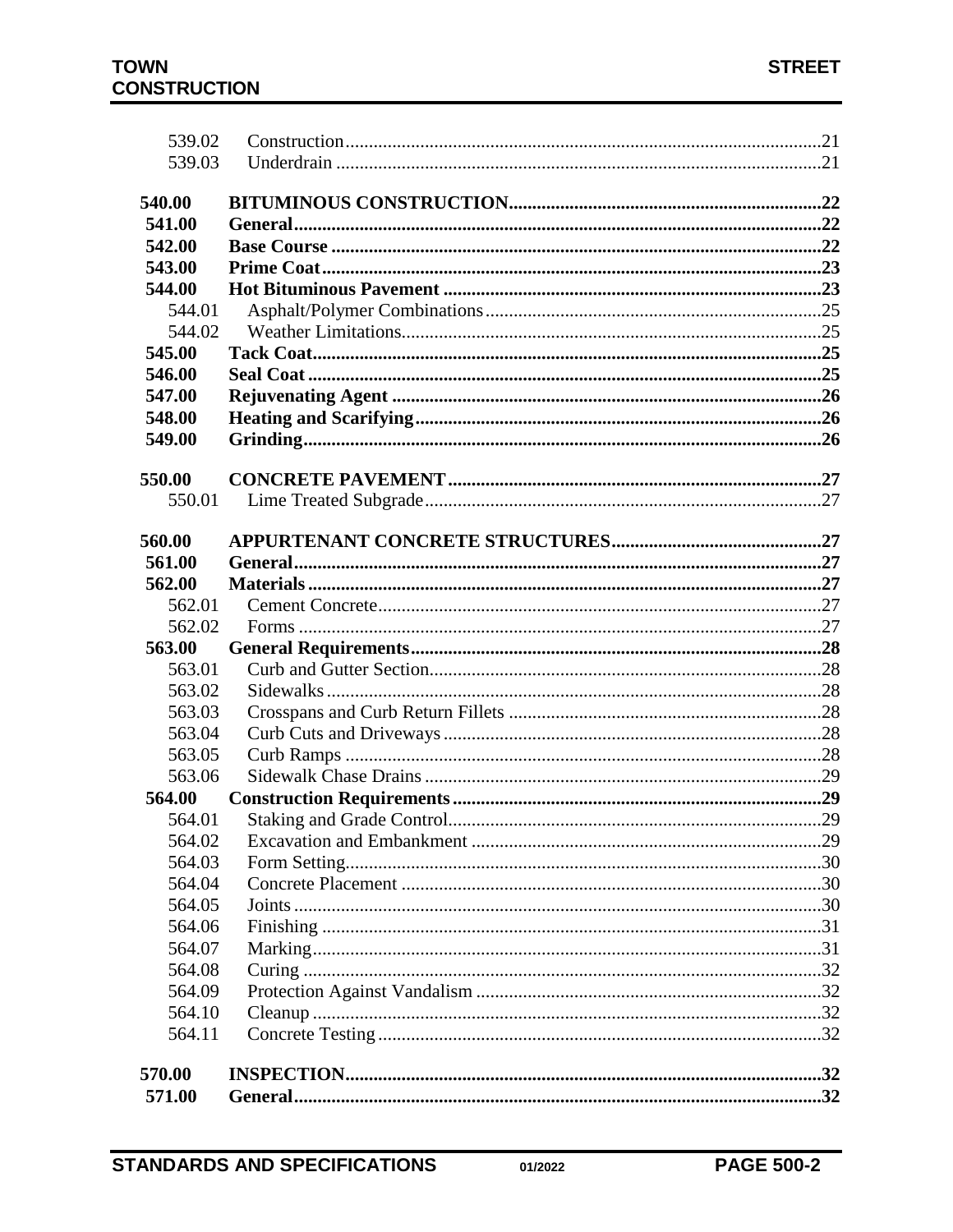| 572.00 |  |
|--------|--|
| 573.00 |  |
| 574.00 |  |
| 575.00 |  |
| 580.00 |  |
| 581.00 |  |
| 582.00 |  |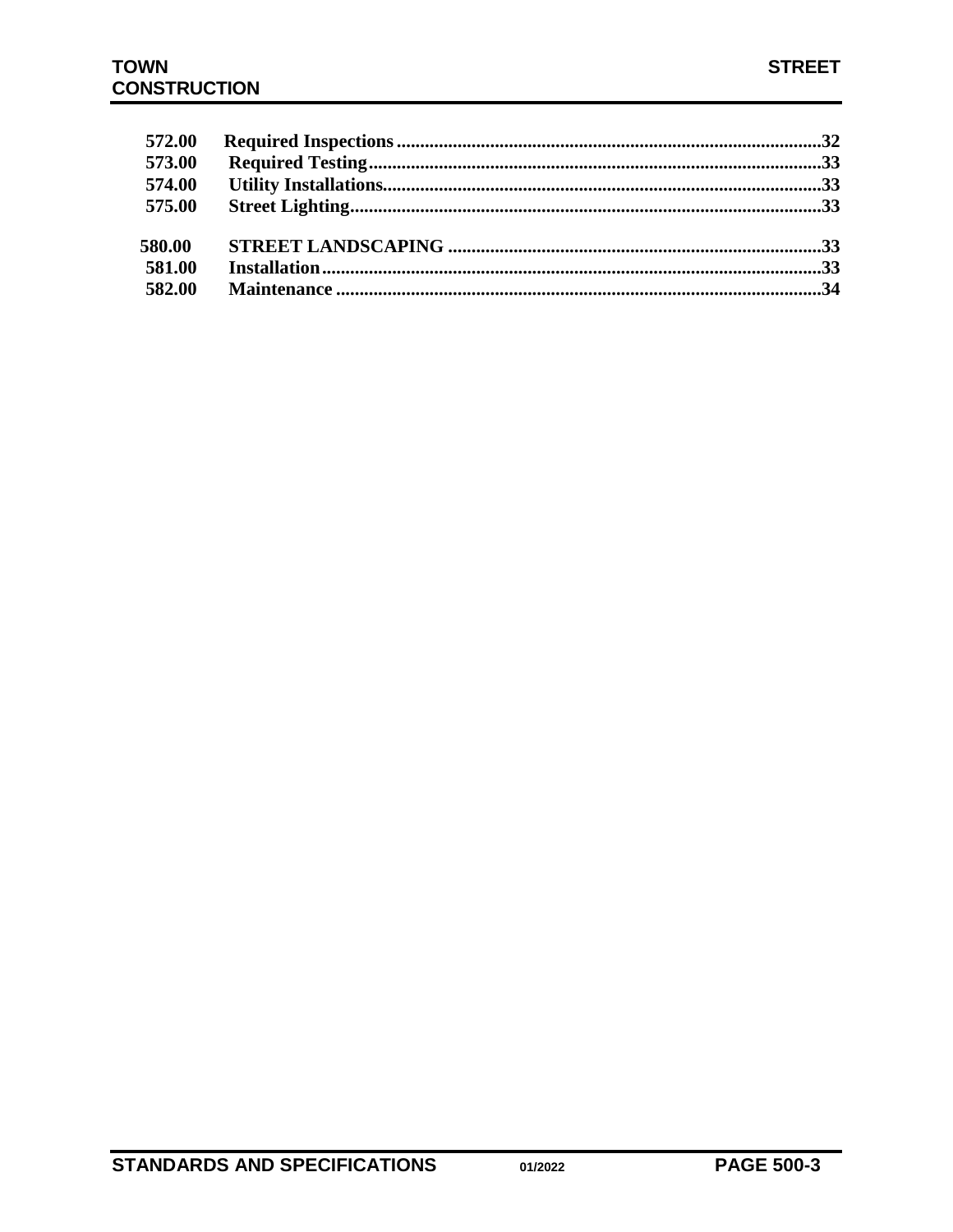# **SECTION 500 TOWN STREET CONSTRUCTION**

#### <span id="page-3-0"></span>**510.00 GENERAL**

#### <span id="page-3-1"></span>**511.00 Applicability**

This Section contains design and testing criteria that must be met on all newly designed and constructed streets and parking lots (public or private) in the Town.

#### <span id="page-3-2"></span>511.01 Situation Variances

Where any particular requirements contained in this Section of these STANDARDS AND SPECIFICATIONS can be shown to be inappropriate when applied to an out-of-the-ordinary situation, variances to said minimum requirements will be considered and may be authorized by the Town Engineer. The proposed variance in the requirements must result in a level of safety, service, and quality equal to or greater than that intended by the application of said requirements.

#### <span id="page-3-3"></span>**512.00 Private Street Systems**

Private street systems will be subject to all requirements of these STANDARDS AND SPECIFICATIONS. The Town Engineer, as provided for in Section 511.01 of these STANDARDS AND SPECIFICATIONS, may allow variances, subject to the review and acceptance.

#### <span id="page-3-4"></span>**513.00 Town Capital Improvement Projects**

It is recognized that the requirements contained in these STANDARDS AND SPECIFICATIONS are not necessarily sufficient for plans; specifications and contract administration purposes for Town administered street capital improvement projects. Accordingly, the Town Engineer is authorized to develop and/or approve such additional requirements and procedures necessary for bidding, award, and construction administration for such projects. Additional said requirements and procedures must be consistent with these STANDARDS AND SPECIFICATIONS and all applicable provisions of other Town codes.

#### <span id="page-3-5"></span>**514.00 Final Overlay**

Final Overlay shall not be scheduled until 2 years have expired since the initial construction surface was installed or at 100% built out, or as approved by the Town Engineer. Final Overlay shall not be performed until all utility repairs and/or utility abandonments have taken place as identified as part of the Final Acceptance inspection unless approved otherwise by the Town Engineer.

The placement of overlays shall be scheduled so that no planed or recycled surface is left without resurfacing for more than ten calendar days. The Contractor shall immediately place a temporary hot mix asphalt layer on any surface that has been planed or recycled and cannot be resurfaced in accordance with the Town's temperature requirements within ten calendar days after being planed or recycled. The minimum thickness of the temporary hot mix asphalt layer shall be 2 inches. The Contractor shall perform the process control required to assure adequate quality of the hot mix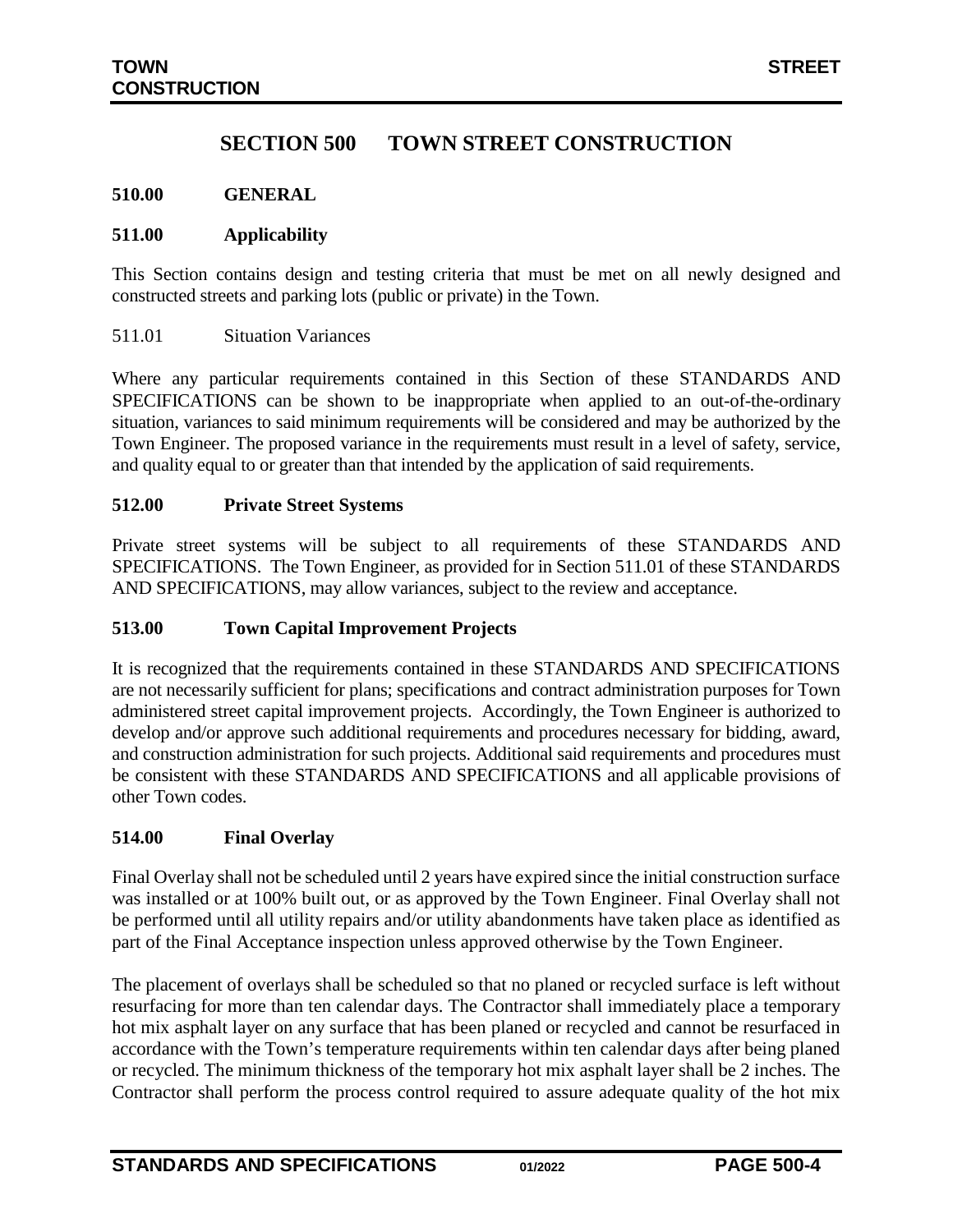asphalt used in the temporary layer. All applicable pavement markings shall be applied to the temporary layer surface. The Contractor shall maintain the temporary layer for the entire period that it is open to traffic. Distress that affects the ride, safety, or serviceability of the temporary layer shall be immediately corrected to the satisfaction of the Town Engineer. The temporary hot mix asphalt layer shall be removed when work resumes.

The initial pavement construction will be at an approximate one percent cross-slope as shown on Exhibit ST-7. The final overlay will consist of at least edge milling and overlay to a final crossslope of two percent.

When determined necessary by the Town Engineer, prior to installation of the final bituminous surface course, the developer will furnish the Town Engineer with two (2) copies of a report, prepared by a Registered Professional Engineer licensed to practice in Colorado, utilizing non-destructive deflection testing to assess and predict the performance of the pavement.

The Professional Engineer will have a past history and knowledge in performing these tests. Qualifications of Professional Engineer must be submitted to the Town Engineer for acceptance before the start of work.

The pavement evaluation will be performed in accordance with good engineering practices. The report will generally embody the following testing and pavement evaluation techniques:

- A. Environmental study (frost cycle, drainage, etc.)
- B. Pavement surface evaluation
- C. Soil borings in areas of high deflections
- D. Pavement deflection analysis (Dynaflex, Benkelman Beam, etc.)

The report will evaluate the existing condition of the base and binder course by performance of deflection tests at a minimum of one hundred foot (100') spacing per traffic lane. The report will determine the thickness of the final lift to ensure that the pavement section will meet a twenty (20) year (or greater) pavement life.

The Pavement Evaluation Report will not be considered valid unless the wearing surface is applied during the same construction season as the testing was done.

# <span id="page-4-0"></span>**515.00 Traffic Control Plan**

Contractor will be responsible for submitting a traffic control plan that was designed and approved by a certified TCS (Traffic Control Supervisor) for review and acceptance prior to construction. The Traffic Control Plan must be in conformance with Section 141.08, Traffic Control, Barricades and Warning Signs, of these STANDARDS AND SPECIFICATIONS.

# <span id="page-4-1"></span>**520.00 DESIGN CRITERIA**

Street design, construction and right of way requirements will conform to the provisions of these STANDARDS AND SPECIFICATIONS. Street design criteria for various street types are listed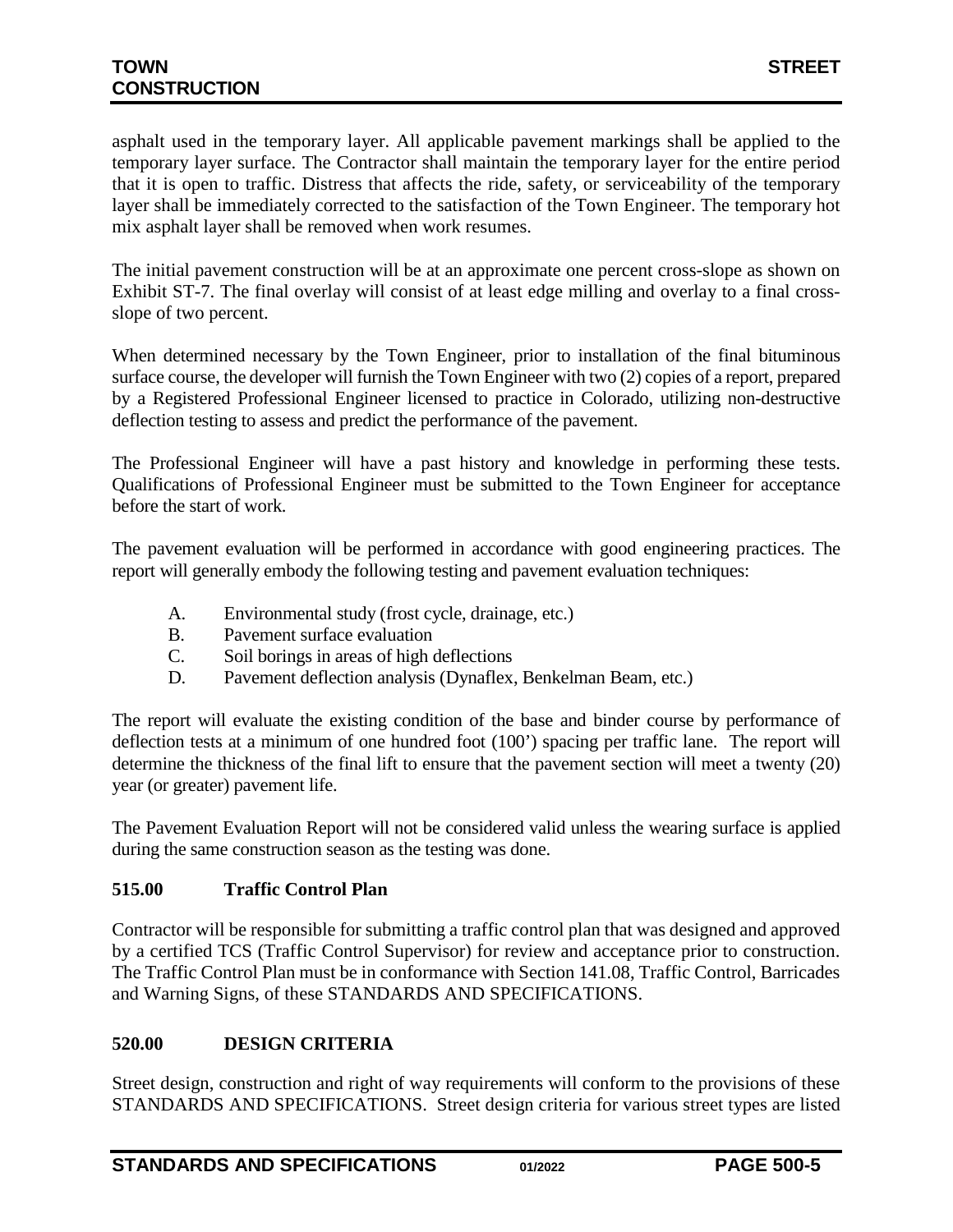in Table 500-3, Section 525.00 Vertical Alignment, and the Standard Details. The requirements of the Town's Municipal Code and Comprehensive Master Plan will be met. Throughout this Section reference to a "Qualified Soils Engineer" shall mean a soils engineer who is a Registered Professional Engineer licensed to practice in Colorado.

# <span id="page-5-0"></span>**521.00 Geometric Cross Sections, Intersections and Street Layout**

Street cross sectional elements will conform to the Town of Erie Master Plan. Generally, local residential cross sections will be used in areas where average daily traffic (ADT) is not likely to exceed one thousand (1,000) vehicles per day. Collector and arterial streets will be constructed whenever the alignment of the proposed street is generally the same as the collector and arterial streets shown on the Comprehensive Master Plan, and whenever a traffic engineering analysis of the future traffic volumes indicates the need of a cross section greater than that of a local service street.

Additional right of way may be required to satisfy other criteria contained in these STANDARDS AND SPECIFICATIONS. Areas outside the Right of Way will be graded, compacted, and sloped, as required for proper drainage, soil stability, and maintenance accessibility. Cuts and fills proposed on slopes greater than four horizontal to vertical (4:1) will require supporting calculations done by a qualified soils engineer based on a soils analysis.

<span id="page-5-1"></span>521.01 Alleys

All alleys, when permitted by the Town Engineer, shall be paved to a full width and shall provide paved access to a paved street at both ends. Minimum access easement widths are 20' without utilities and 30' with utilities. Pavement minimum width is 18' when emergency access is not necessary. Dead end alleys shall be 150' maximum length and alleys greater than 600' in length shall have a secondary access to a residential street.

<span id="page-5-2"></span>521.02 Emergency Access

Emergency access roads shall have a minimum roadway width of 20'.

<span id="page-5-3"></span>521.03 Intersection Design Guide

The design of at-grade intersections requires strict conformance with standard practice, combined with the experience and creativity of the designer in selecting and applying the most appropriate treatment to accommodate each traffic movement. Uniformity is an important ingredient of intersection design because it is essential that all road users encounter familiar conditions at each intersection. Uniform standards and principles also serve to promote intersection treatments that have proven successful and have been accepted by transportation professionals and road users.

On the other hand, each intersection may have unique features that distinguish it in some way from other intersections. In addition, there are legitimate differences in local preferences that have created a set of equally acceptable alternatives for some treatments. This creates a tradeoff between uniformity and flexibility. Clearly, the most appropriate design policy is one that sets forth the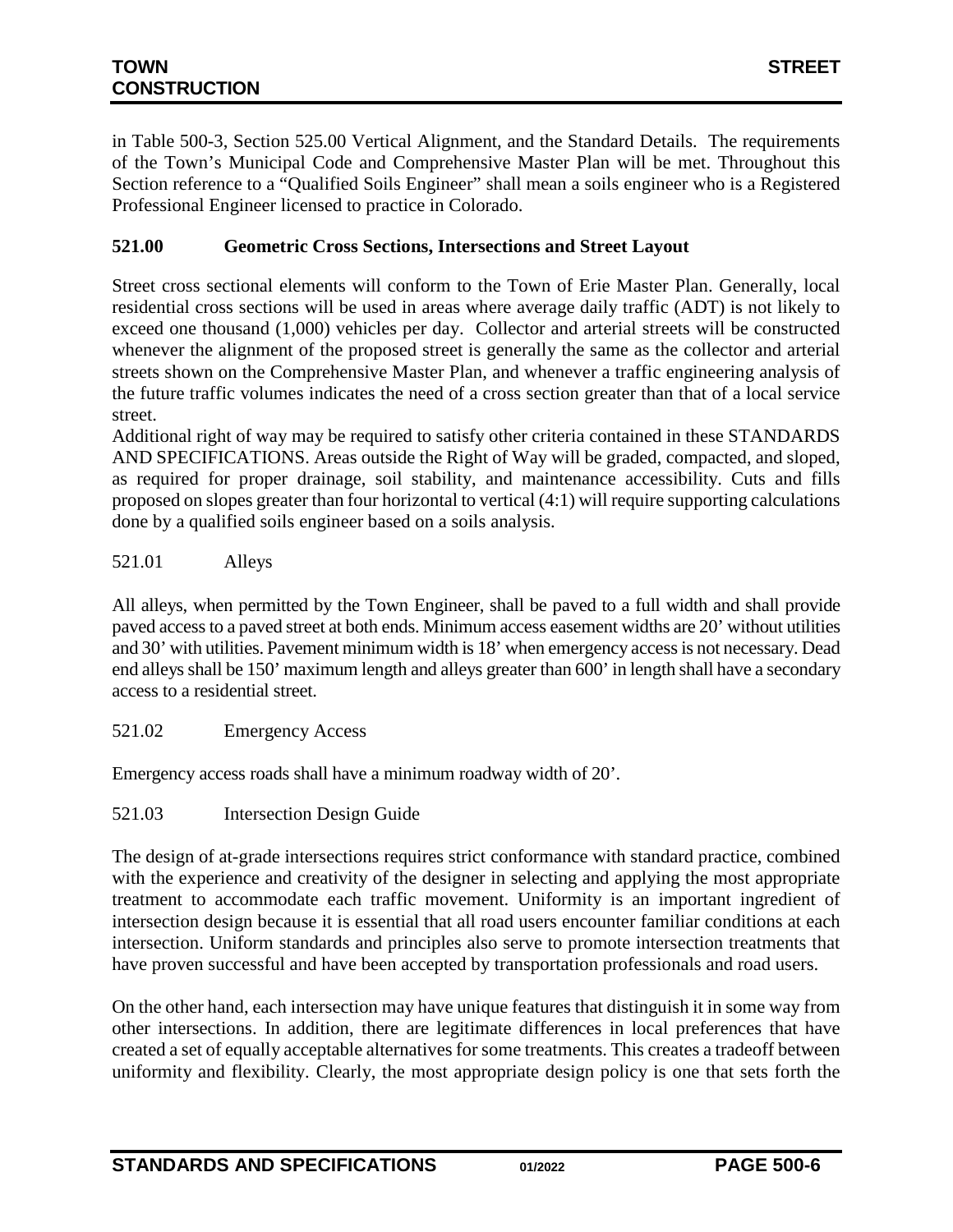standards and principles that must be observed and provides some latitude for choice in areas where choice can be offered.

The purpose of this document is to identify the mandatory requirements and to provide guidelines for choice where alternatives exist. The guidelines represent a combination of material from authoritative references and research reports combined with the consensus of a broad based Technical Advisory Committee of transportation professionals.

### 521.03.01 Requirements and Objectives

The guidelines presented in this document are based on the premise that the design of an intersection must conform in all respects to the provisions of the Colorado Statutes and rules, plus all authoritative references that have been adopted as standards by Colorado Department of Transportation (CDOT).

In addition, the design should be such that it provides:

- Safe and convenient operation for all road users, including cyclists and pedestrians;
- Proper accessibility for pedestrians with special needs;
- Adequate capacity for peak-hour demand on all movements;
- Adequate maneuvering space for design vehicles;
- Resolution of conflicts between competing movements;
- Reasonable delineation of vehicle paths;
- Adequate visibility of conflicting traffic;
- Storage for normal queuing of vehicles;
- Appropriate access management application;
- Minimum delay and disutility to all road users;
- Proper drainage of storm water;
- Accommodation for all utilities, both above and below the ground;
- Necessary regulatory, warning and informational messages for all road users;
- Suitable advance warning of all hazards;
- Uniformity of treatment with similar locations;

### 521.03.02 Intersection Geometric Design Guide

#### General Design Analysis

Geometric design involves the proportioning of the visible elements of highway facilities. It includes the design of horizontal alignment, vertical alignment, and cross section elements such as shoulder, median, curb, barrier, sidewalk, etc. These elements provide the framework for the design of other highway elements including traffic control devices, roadway lighting, pavement design, drainage, and structural design.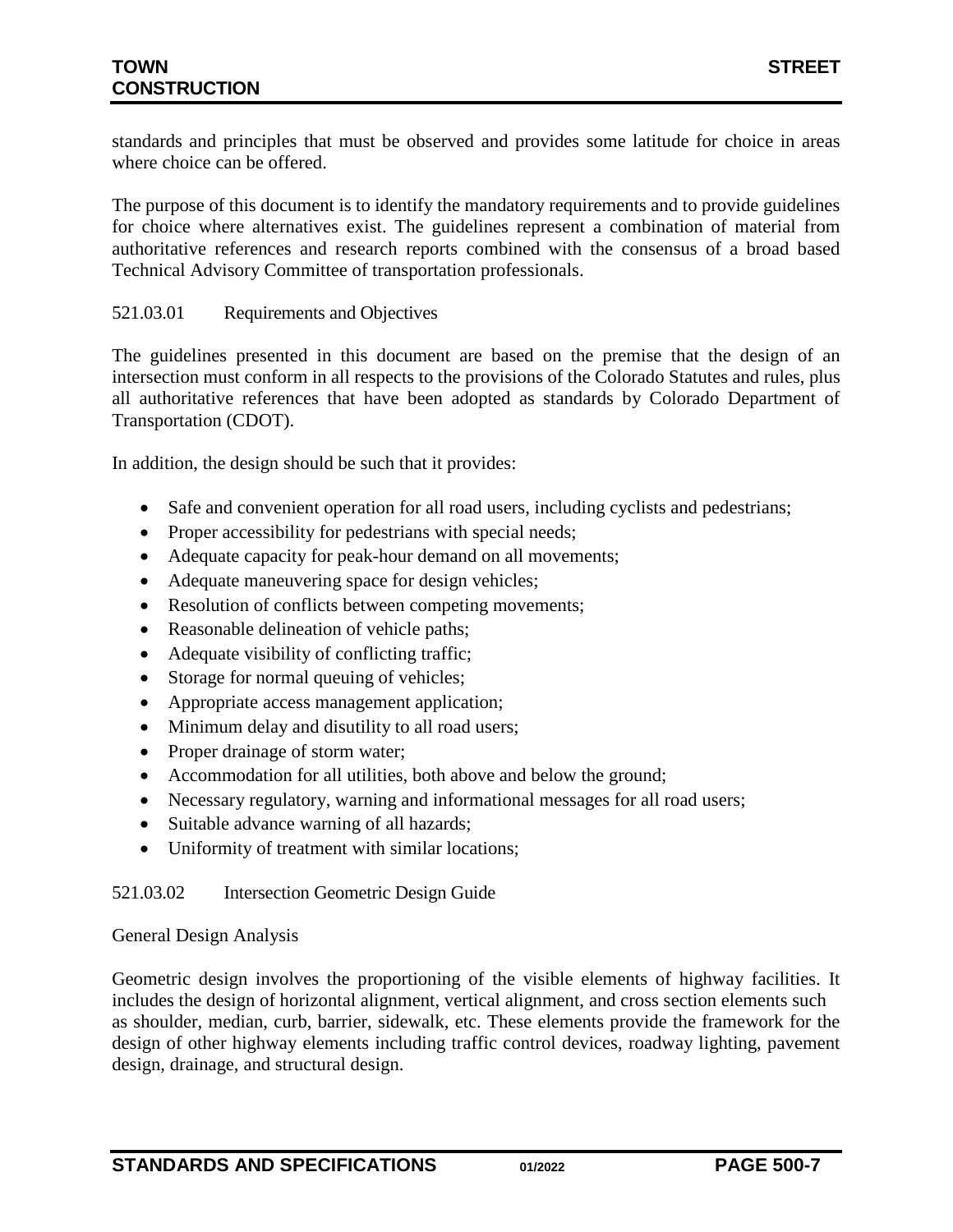Although the design of an intersection may be influenced by constraints unique to its particular location or situation, it conforms generally to the following design principles:

- The design of intersections along a given street or highway should be as consistent as possible.
- The layout of the intersection should be as simple as is practical.
- The design of all intersection elements should be consistent with the approach design speeds.
- The approach roadways should be free from steep grades or sharp horizontal or vertical curves.
- Intersections should be as close to right angle as practical.
- Sight distance should be sufficient for crossing and turning maneuvers.
- The intersection layout should encourage smooth flow and discourage wrong way movements.
- Auxiliary turn lanes should be provided on high-speed and/or high-volume facilities.
- Acceleration lanes are desirable for entrance maneuvers onto high-speed facilities.
- Design must give special attention to the provision of safe roadside clear zones and horizontal clearance.
- The intersection arrangement should not require sudden and/or complex decisions.
- The layout of an intersection should be clear and understandable.
- Special consideration should be given to requirements for accommodating bicycle and pedestrian movements.

### 521.03.03 Functional Classification

See Section 525.01 for definitions.

### 521.03.04 Intersection Control

At-grade intersections on that are typically controlled by stop signs (i.e., stop controlled) or traffic signals (i.e., signalized). The type of intersection control has a direct effect on a number of geometric design features, including sight distance and storage length of auxiliary lanes.

Area type is typically classified as urban or rural. Each of these area types has fundamentally different characteristics with regard to development and types of land use, density of street and highway network, nature of travel patterns and ways in which these elements are related. Consequently, the intersection design requirements for each of these areas vary.

Design speed is a principal design control that regulates the selection of many of the project standards and criteria used to design a roadway project. It must be selected very early in the design process. The selection of an appropriate design speed must consider many factors. The AASHTO Green Book has a thorough discussion on design speed and these factors.

521.03.05 Intersection Vertical Alignment Grade Considerations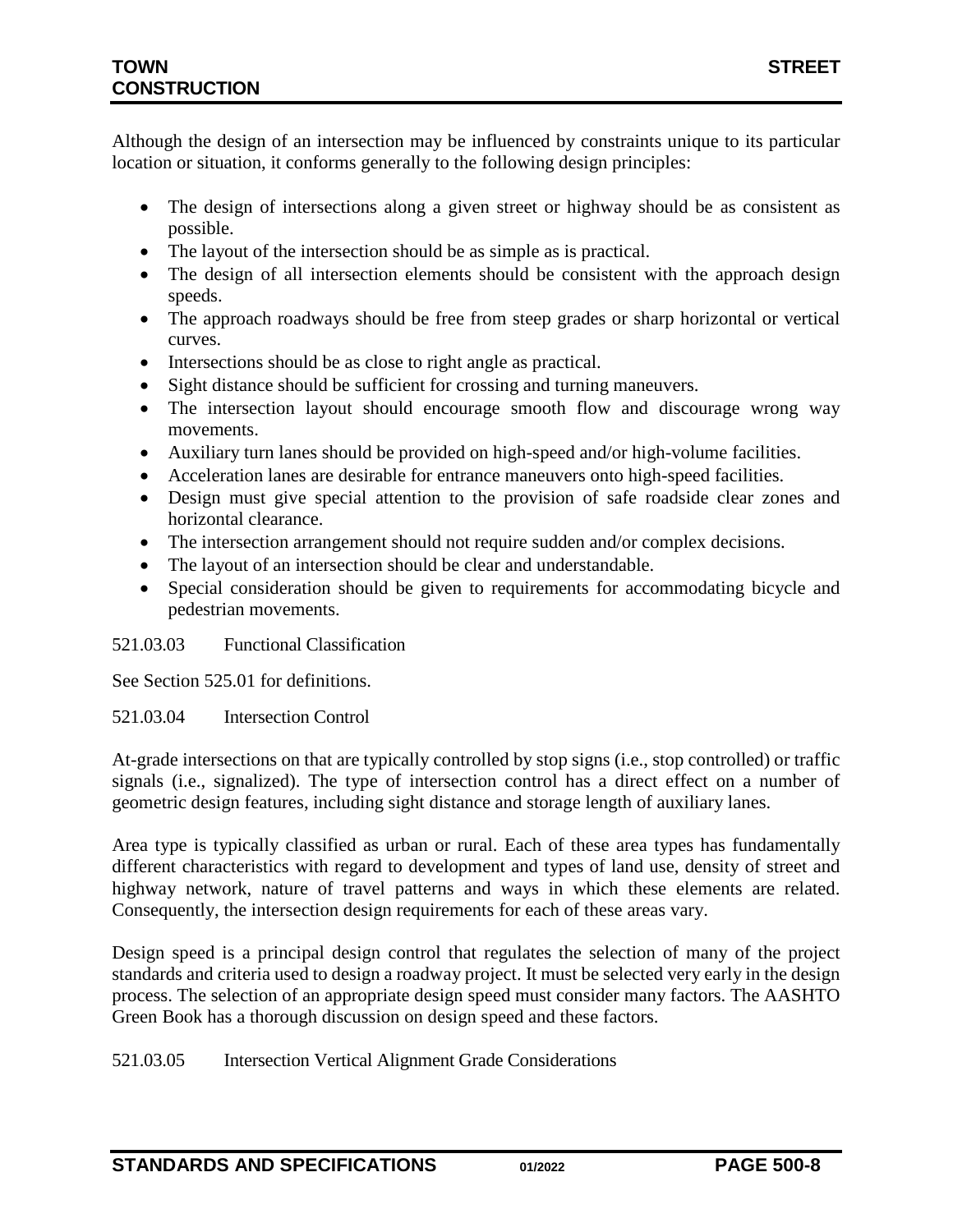The profile grade line defines the vertical alignment for roadway and bridge construction. As with other design elements, the characteristics of vertical alignment are influenced greatly by basic controls related to design speed, traffic volumes, and functional classification, drainage, and terrain conditions. Within these basic controls, several general criteria must be considered, including minimum and maximum grades, vertical curvature, and maximum change in grade without vertical curves, vertical clearance, and design high water.

As a rule, the alignment and grades are subject to greater constraints at or near intersections than on the open road. Their combination at or near the intersection should produce traffic lanes that are clearly visible to drivers at all times and clearly understandable for any desired direction of travel, free from sudden appearance of potential conflicts and consistent in design with the portions of the highway just traveled.

Combinations of grade lines that make vehicle control difficult should be avoided at intersections. Substantial grade changes should be avoided at intersections. Adequate sight distance should be provided along both intersecting roads and across their included corners, even where one or both intersecting roads are on vertical curves. The gradients of intersecting roads should be as flat as practical on those sections that are to be used for storage of stopped vehicles.

Most drivers are unable to judge the increase and decrease in stopping or accelerating distance that is necessary because of steep grades, grades listed in Section 500 Town Street Construction should be used on intersecting roads in the vicinity of the intersection.

The profile grade lines and cross sections on the intersection legs should be adjusted for a distance back from the intersection proper to provide a smooth junction and proper drainage. Normally, the grade line of the major road should be carried through the intersection and that of the minor road should be adjusted to it. This design involves a transition in the crown of the minor road to an inclined cross section at its junction with the major road, as demonstrated in the following figure.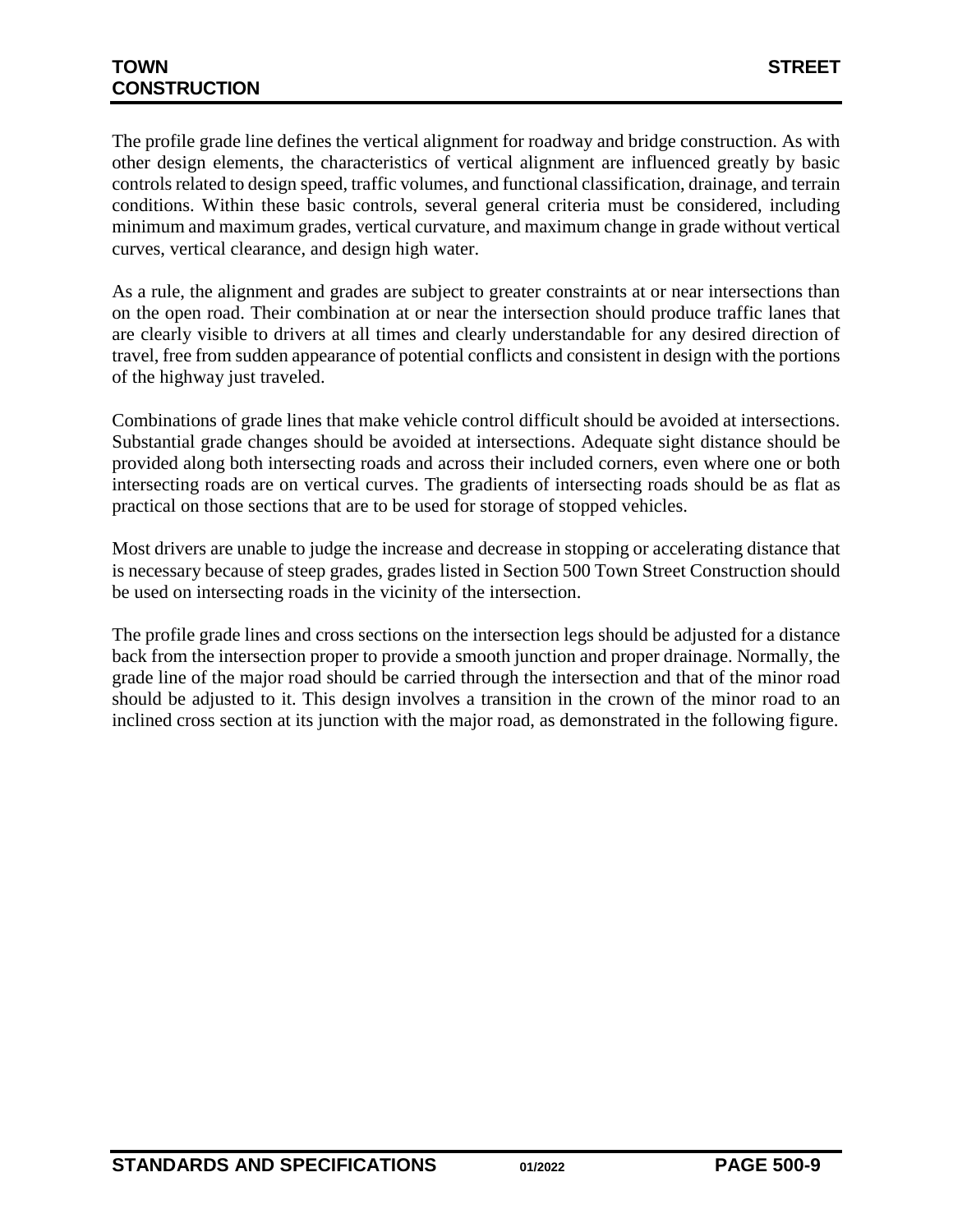



To ensure a safe, efficient, well drained, and smooth roadway system, the profiles of some roadway elements requiring special analysis must be provided. These elements include pavement edges or gutter flow line at street intersections, profile grade line, intersection plateau, curb returns and roadway sections requiring special super elevation details. The special profiles shall include details at close intervals and at a scale large enough to clearly identify all construction details of these elements.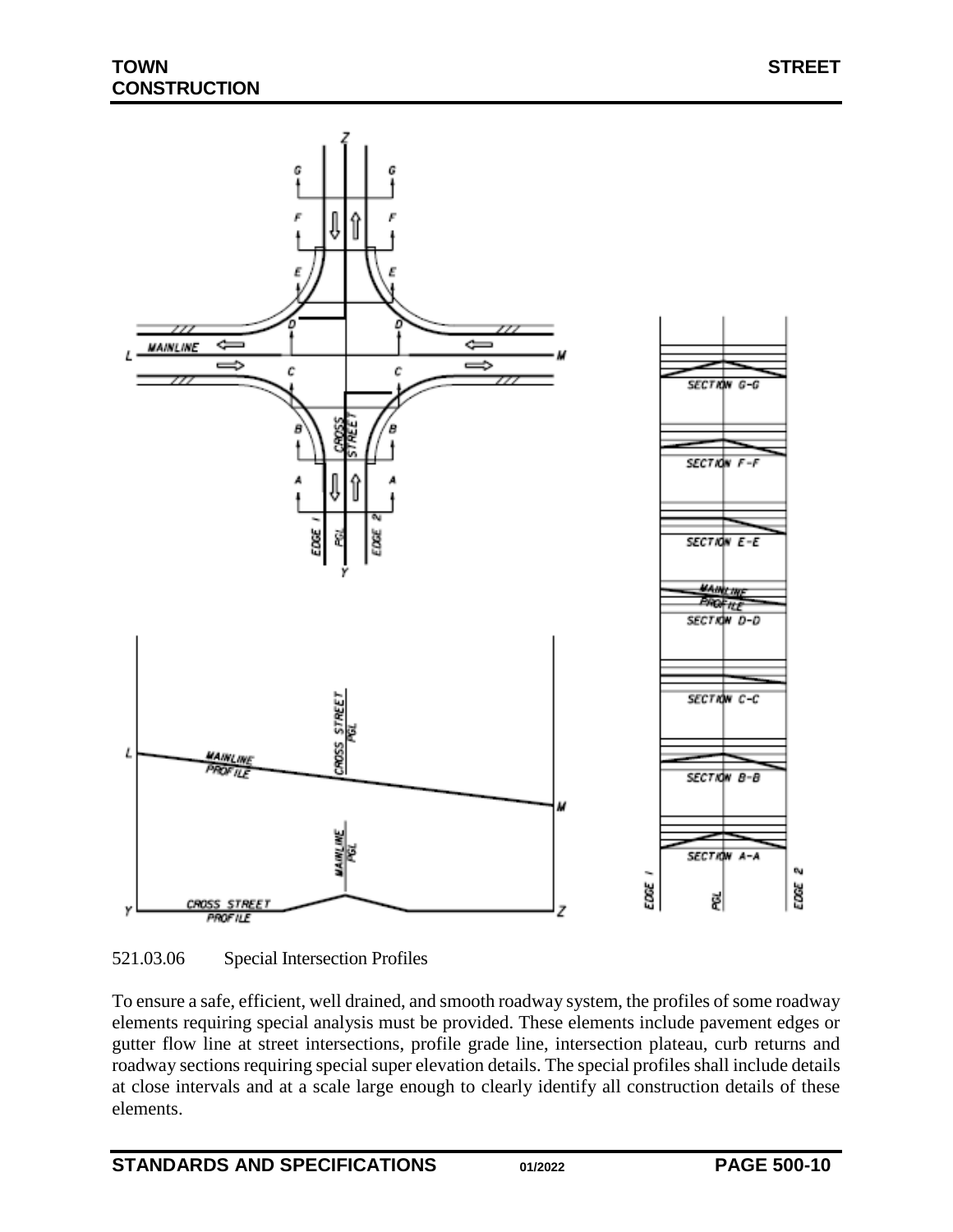### 521.03.07 Intersection Plateau

The profile of the major highway generally takes precedence over the minor cross street. This results in a hump for the cross street profile which is particularly undesirable for signalized intersections where the cross street traffic may enter the intersections without stopping. In some instances the designer may determine that the cross street should receive the same profile considerations as the major highway due to similar traffic demands. To provide this "equal treatment", with respect to profile, a technique commonly known as intersection plateauing is applied. Plateauing refers to the transitioning of the roadway profiles and cross slopes at the approaches of an intersection.

#### 521.03.08 Cross Slope

The rate of change in pavement cross slope, when warping side streets at intersections, shall not exceed one (1) percent every twenty five (25) feet horizontally on local streets/roads, one (1) percent every thirty seven and one half (37.5) feet horizontally on collector streets/roads, or one (1) percent every fifty six and one half (56.5) feet horizontally on arterial streets/roads to ensure public travel safe transition.

#### 521.03.09 Auxiliary Lanes

Auxiliary lanes provide for the safe acceleration or deceleration of turning traffic on and off roadways and help reduce the accident potential of turning vehicles. All auxiliary lane requirements are based on the Town's Street Design Criteria found in Table 500-3 at the end of Section 500.

|                           | <b>Minimum Right-Turns</b><br>to Require Deceleration<br>Lane (vph) | <b>Storage and Taper Length</b><br>(ft) | <b>Taper Rate</b> |
|---------------------------|---------------------------------------------------------------------|-----------------------------------------|-------------------|
| <b>Principal Arterial</b> | 25                                                                  | Storage (Min $150'$ ) + Taper           | 12:1              |
| <b>Minor Arterial</b>     | 50                                                                  | Storage (Min $100'$ ) + Taper           | 12:1              |
| <b>Collector</b>          | 50                                                                  | Storage (Min $50'$ ) + Taper            | 10:1              |

Right-turn Deceleration Lane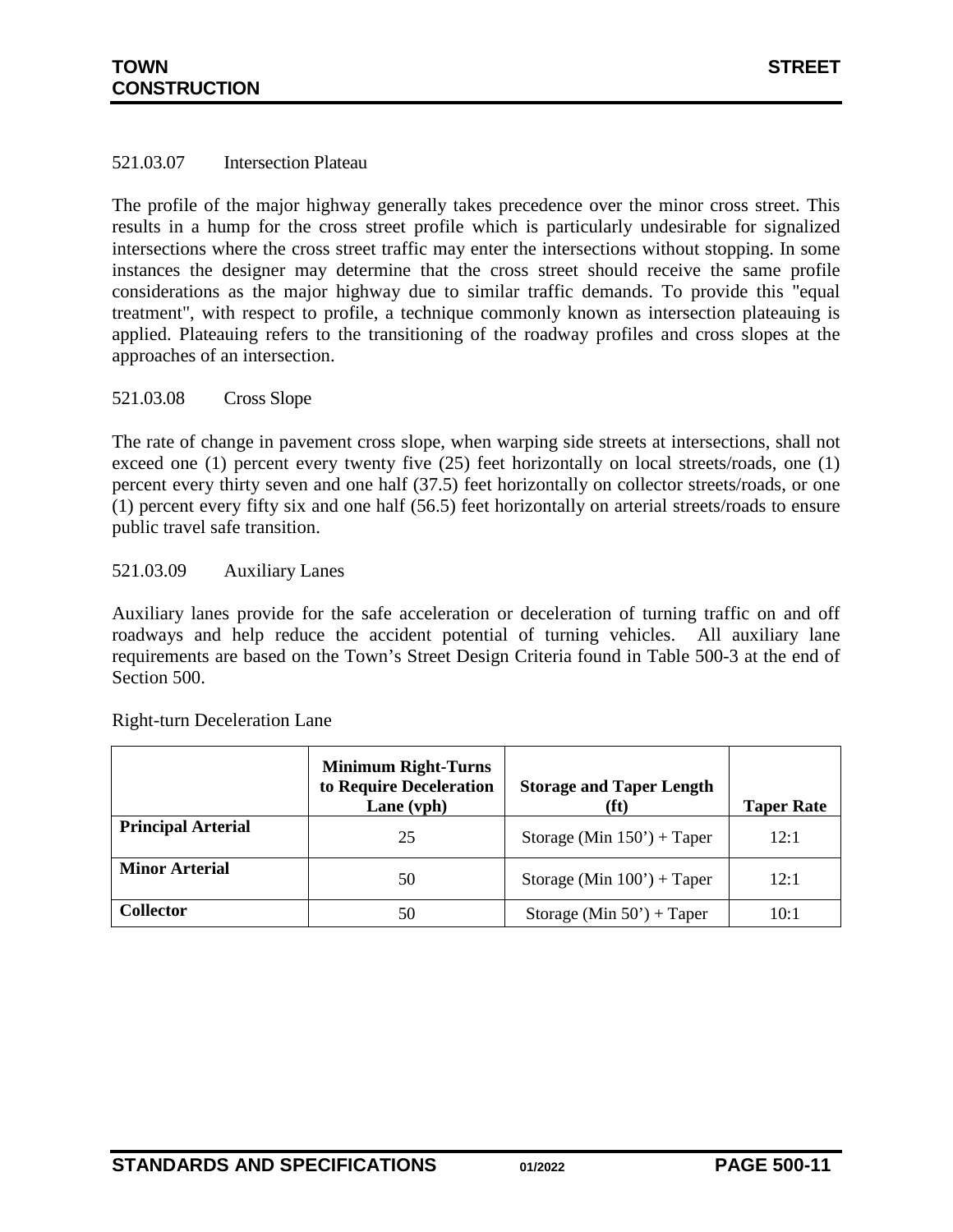### Left-turn Deceleration Lane

|                           | <b>Minimum Left-Turns to</b><br><b>Require Deceleration</b><br>Lane (vph) | <b>Storage and Taper Length</b><br>(ft) | <b>Taper Rate</b> |
|---------------------------|---------------------------------------------------------------------------|-----------------------------------------|-------------------|
| <b>Principal Arterial</b> | 25                                                                        | Storage (Min $150'$ ) + Taper           | 12:1              |
| <b>Minor Arterial</b>     | 25                                                                        | Storage (Min $100'$ ) + Taper           | 12:1              |
| <b>Collector</b>          | 50                                                                        | Storage (Min $50'$ ) + Taper            | 10:1              |

Storage Lengths

| <b>Turning Vehicles Per Hour</b> | . 30- | 30-59 | $60-99$ | $100-199$   200-299 |  |
|----------------------------------|-------|-------|---------|---------------------|--|
| <b>Storage Length (ft)</b>       | ~~    | 40    |         |                     |  |

Right-turn Acceleration Lane

|                                          | <b>Minimum Right-Turns</b><br>to Require Acceleration<br>Lane $(vph)*$ | <b>Acceleration Lane</b><br><b>Including Taper Length (ft)</b> | <b>Taper Rate</b> |
|------------------------------------------|------------------------------------------------------------------------|----------------------------------------------------------------|-------------------|
| <b>Principal Arterial</b><br>(CDOT NR-A) | 50                                                                     | 550                                                            | 13.5:1            |
| <b>Minor Arterial</b><br>(CDOT NR-B)     | N/A                                                                    |                                                                |                   |
| <b>Collector (CDOT NR-C)</b>             | N/A                                                                    |                                                                |                   |

\* Right turn acceleration is required on Principal Arterials with a posted speed >40 mph and the roadway has only one lane for through traffic in the direction of the right turn and the minimum threshold of 50 vehicles per hour (vph) is met

### <span id="page-11-0"></span>**522.00 Half Streets**

Where half streets are allowed, sufficient additional right of way will be dedicated and additional width will be constructed to allow sufficient paved width to accommodate two directions of traffic and emergency parking by offsetting the geometric cross section.

### <span id="page-11-1"></span>**523.00 Structural Sections**

<span id="page-11-2"></span>523.01 Structural Sections for Streets

Structural sections for streets shall be composite sections of base and asphalt.

Structural sections for streets shall be designed by a qualified soils engineer based on the Equivalent (18 Kip) Daily Load Applications (EDLA) for a twenty (20) year service life and the subgrade support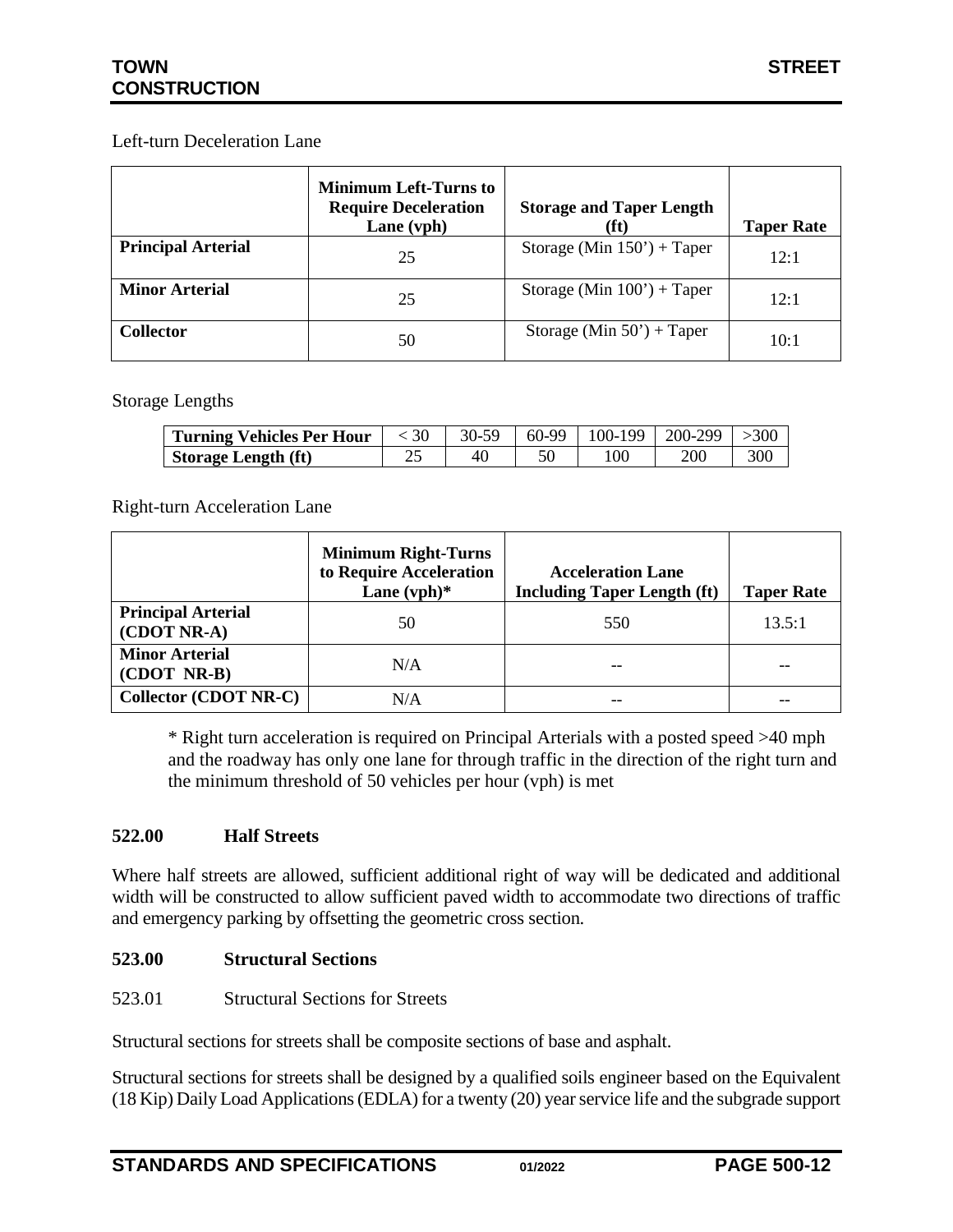analysis. The soils analysis shall be performed in accordance with AASHTO standard methods of surveying and sampling Soils. The field investigation shall consist of boring subgrade soils to a depth of at least four feet below proposed subgrade elevation (nine (9) feet below proposed subgrade on arterial roadways), at spacing of not more than two hundred fifty (250) feet, or a minimum of one boring for each section of street. The Hveem Stabilometer design method will be used for arterial streets, and either the Hveem Stabilometer or the California Bearing Ratio (CBR) design method will be used for all other streets. The structural section will consist of a granular base with an asphaltic concrete wearing surface or stabilized subgrade with full depth asphalt. The *preliminary* structural section will be a twenty (20) year design section with a temporary cross slope of 1.0% from flow line to centerline as shown in the Standard Drawing ST-7. The following standards provide the minimum acceptable pavement sections for public roadways in the Town of Erie. These pavement thicknesses may be used for preliminary planning purposes. Final pavement designs must be based on a geotechnical pavement design.

|                          | <b>EDLA</b> | <b>Composite Section</b> |         |
|--------------------------|-------------|--------------------------|---------|
|                          |             |                          |         |
|                          |             | <b>Base</b>              | Asphalt |
| <b>Local Residential</b> |             |                          |         |
| $< 50$ D.U.              | 8           | 8"                       | 4"      |
| $> 50$ D.U.              | 10          | 8"                       | 5"      |
| Collector                |             |                          |         |
| 70' Right-of-way Width   | 30          | 9"                       | 5"      |
| 80' Right-of-way Width   | 100         | $10$ "                   | $6$ "   |
| <b>Minor Arterial</b>    | 200         | $10$ "                   | 6"      |
| Principal Arterial       | 200         | 12"                      | 8"      |

Portland Cement concrete pavement designs may be allowed with Town Engineer approval of the design thickness.

### <span id="page-12-0"></span>**524.00 Horizontal Alignment**

Streets shall generally be aligned to bear a reasonable relationship to topography. Horizontal curves will conform to the street design criteria listed in Table 500-3 and Section 525.00 Vertical Alignment. Minimum spacing between intersection centerlines will be as follows:

| Street Type       | Spacing       |
|-------------------|---------------|
| Local Residential | $150^{\circ}$ |
| Collector         |               |
| Arterial          | 1000'         |

Where the minimum centerline radius, noted in Table 500-3 and Section 525.00 Vertical Alignment, for through local residential streets cannot be achieved due to difficult parcel configurations and other constraints, a lesser centerline radius with a bulb on the outside of the curve as shown in the Standard Drawings will be allowed. The minimum centerline radii noted in Table 500-3 and Section 525.00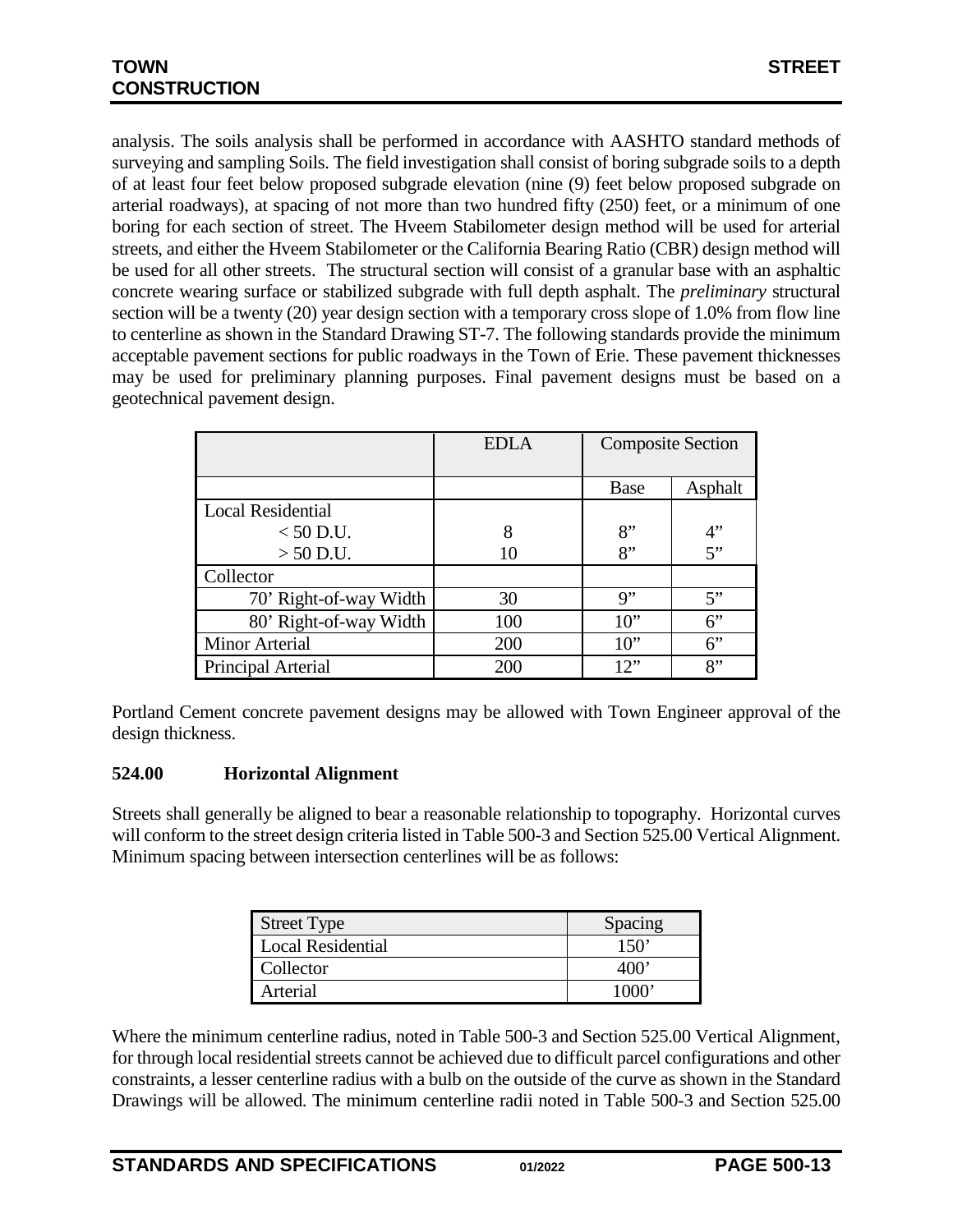Vertical Alignment are permitted only where sufficient sight distance to the intersection is provided to enable the driver entering the curve and approaching the intersection to perceive that a stop condition exists, warranting at least a voluntary 10 m.p.h. reduction in speed before entering the curve.

Angles of intersection should, wherever possible, be maintained at ninety- (90) degrees. Where costly or severe constraints occur, angles as low as sixty- (60) degrees may be acceptable with special design and control features to mitigate the effects of the skew. These may include more positive traffic control (all stop, traffic signals) and/or geometric improvements such as greater corner sight distance. Horizontal and vertical alignment and right of way limits will be coordinated so as not to obstruct sight distance at intersections, in accordance with the Standard Drawings. Curb return radii will be as shown on Table 500-3 and Section 525.00 Vertical Alignment. Where two different street types connect, the larger curb return radius will apply.

# <span id="page-13-0"></span>**525.00 Vertical Alignment**

Street centerline profile grades will be as shown on Table 500-3 and Section 525.00 Vertical Alignment. Where a street is curved and minimum profile grade is desired, the centerline grade will be adjusted so that the curb line grade on the outside of the radius will be no less than the minimum street grade specified on Table 500-3 and Section 525.00 Vertical Alignment. Safe stopping sight distances are illustrated in the Standard Drawings.

Centerline profile grades will not exceed four percent (4%) for a distance of at least one hundred feet (100') either side of an intersecting centerline. Gutter flow line grades will be no less than eight-tenths percent (0.8%) along curb returns, in cul-de-sacs and bulb areas, and other areas where gutter flow line grades do not directly parallel centerline profile grades.

<span id="page-13-1"></span>525.01 Roadway Functional Classification

Functional classification is the assignment of roads into systems according to the character of service they provide in relation to the total road network. The three main categories of roads are arterials, collectors and locals.

### <span id="page-13-2"></span>525.02 Vertical Curve

Vertical curves to effect gradual changes between tangent grades may be any one of the crest or sag types. Vertical curves should be simple in application and should result in a design that is safe and comfortable in operation, pleasing in appearance, and adequate for drainage. The major control for safe operation on crest vertical curves is the provision of ample sight distances for the design speed selected. It is recommended that all vertical curves should be designed to provide at least the stopping sight distances shown in the approved tables within this document.

### <span id="page-13-3"></span>525.03 Crest Vertical Curves

Minimum lengths of crest vertical curves based on sight distance criteria generally are satisfactory from the standpoint of safety, comfort, and appearance. Computations are based on 3.5 feet for height of eye in passing sight situations and 2 feet for height of object for stopping sight situations.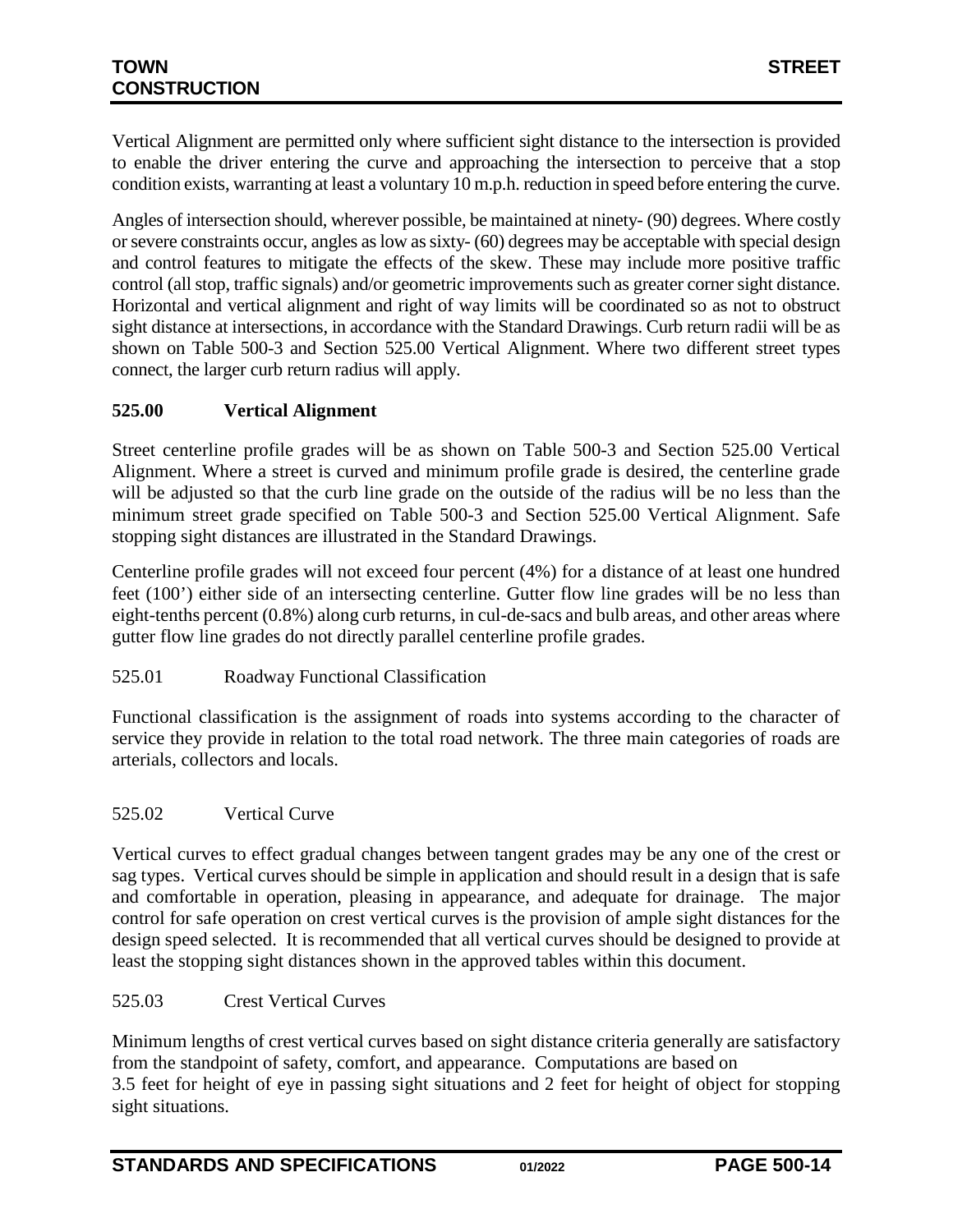The minimum lengths of vertical curves for different values of A (algebraic difference) to provide the minimum stopping sight distance for each design speed are listed below in the table. K values are based on the following formula  $V = K * A (V - Vertical Curve Length; K - rate of$ vertical curvature; A – Algebraic Difference) and the designer should solve for K, to evaluate and compare to the table listed below.

For example: A design speed of 25 mph requires a minimum K value of 15 and anything less than 15 would not satisfy the required 25 mph speed limit for safety and stopping sight distance based on AASHTO criteria.

| <b>Design Speed (mph)</b> |     | <b>Stopping Sight Distance (feet) Rate of Vertical Curvature (K)</b> |
|---------------------------|-----|----------------------------------------------------------------------|
| 15                        | 80  | 5                                                                    |
| 20                        | 115 | 10                                                                   |
| 25                        | 155 | 15                                                                   |
| 30                        | 200 | 20                                                                   |
| 35                        | 250 | 30                                                                   |
| 40                        | 305 | 45                                                                   |
| 45                        | 360 | 65                                                                   |
| 50                        | 425 | 85                                                                   |
| 55                        | 495 | 115                                                                  |

# **Design Controls for Stopping Sight Distance and for Crest Vertical Curves**

For minimum passing sight distances the lengths of crest vertical curves are substantially longer than those for stopping sight distances. Generally it is impractical to design crest vertical curves to provide for passing sight distance because of high cost. Passing sight distance on crest vertical curves may be practical on roads with unusual combinations of low design speeds and gentle grades or higher design speeds with very small algebraic differences in grades.

The minimum lengths of vertical curves for different values of A (algebraic difference) to provide the minimum passing sight distance for each design speed are listed below in the table.

|    |     | <b>Design Speed (mph)</b> Stopping Sight Distance (feet) Rate of Vertical Curvature (K) |
|----|-----|-----------------------------------------------------------------------------------------|
| 20 | 710 | 180                                                                                     |

# **Design Controls for Crest Vertical Curves Based on Passing Sight Distance**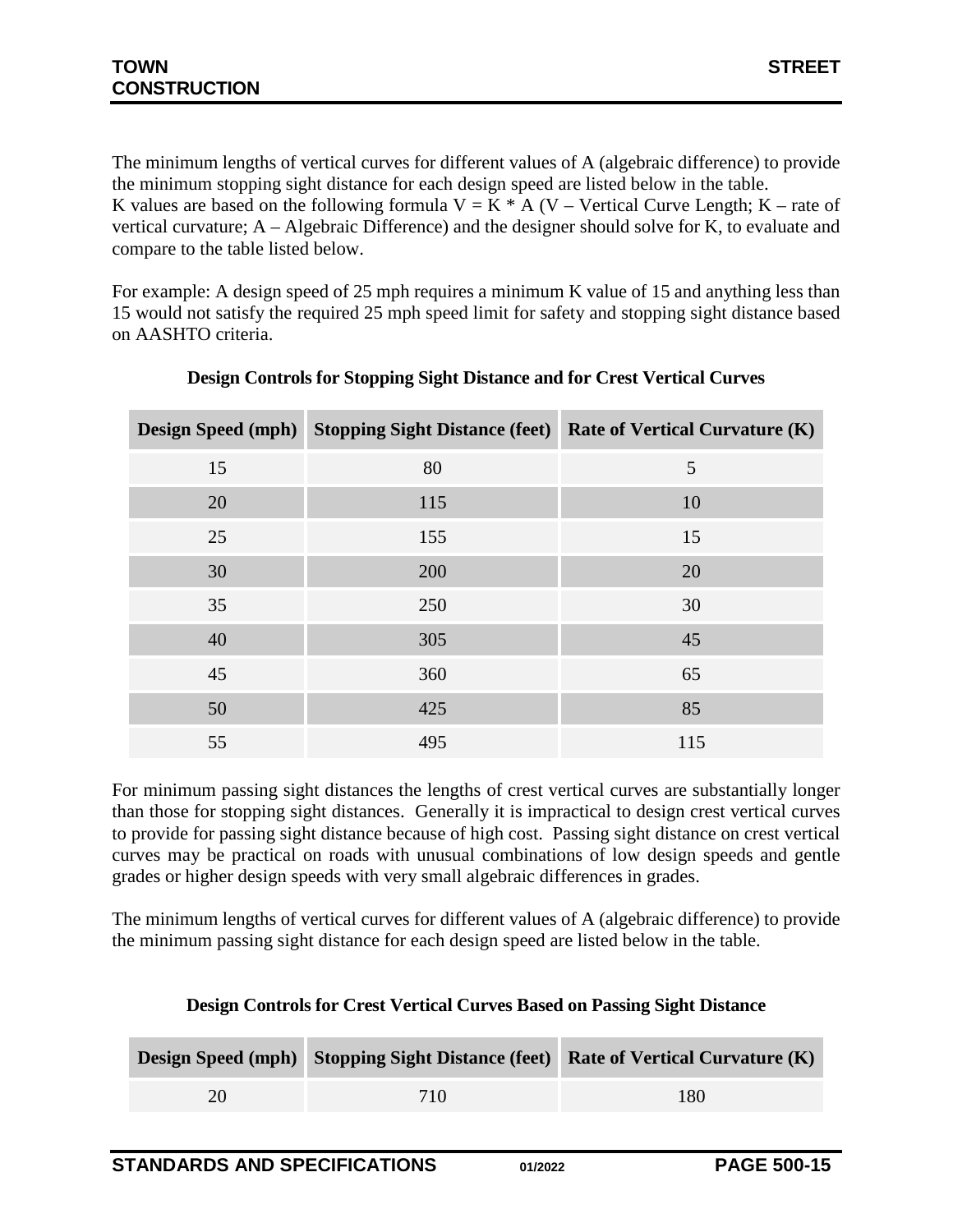| 25 | 900  | 290  |
|----|------|------|
| 30 | 1090 | 425  |
| 35 | 1280 | 585  |
| 40 | 1470 | 775  |
| 45 | 1625 | 945  |
| 50 | 1835 | 1205 |
| 55 | 1985 | 1410 |

#### <span id="page-15-0"></span>525.04 Sag Vertical Curves

There are at least four different criteria for establishing lengths of sag vertical curves recognized to some extent. They are headlight sight distance, passenger comfort, drainage control, and general appearance. For overall safety a sag vertical curve should be long enough that the light beam distance is nearly the same as the stopping sight distance.

Drainage affects design of vertical curves in a sag condition especially in a curbed roadway section. Given a length of curve that is relatively flat with a "K" value of 51 or greater can drastically change the actual low spot in relation to the sag curve PVI.

The minimum lengths of vertical curves for different values of A (algebraic difference) to provide the minimum stopping sight distance for each design speed are listed below in the table.

K values are based on the following formula  $V = K * A (V - Vertical Curve Length; K - rate of$ vertical curvature; A – Algebraic Difference) and the designer should solve for K, to evaluate and compare to the table listed below.

For example: A design speed of 25 mph requires a minimum K value of 15 and anything less than 15 would not satisfy the required 25 mph speed limit for safety and stopping sight distance based on AASHTO criteria.

|    | <b>Design Speed (mph)</b> Stopping Sight Distance (feet) Rate of Vertical Curvature (K) |  |  |
|----|-----------------------------------------------------------------------------------------|--|--|
| 80 |                                                                                         |  |  |

#### **Design Controls for Sag Vertical Curves**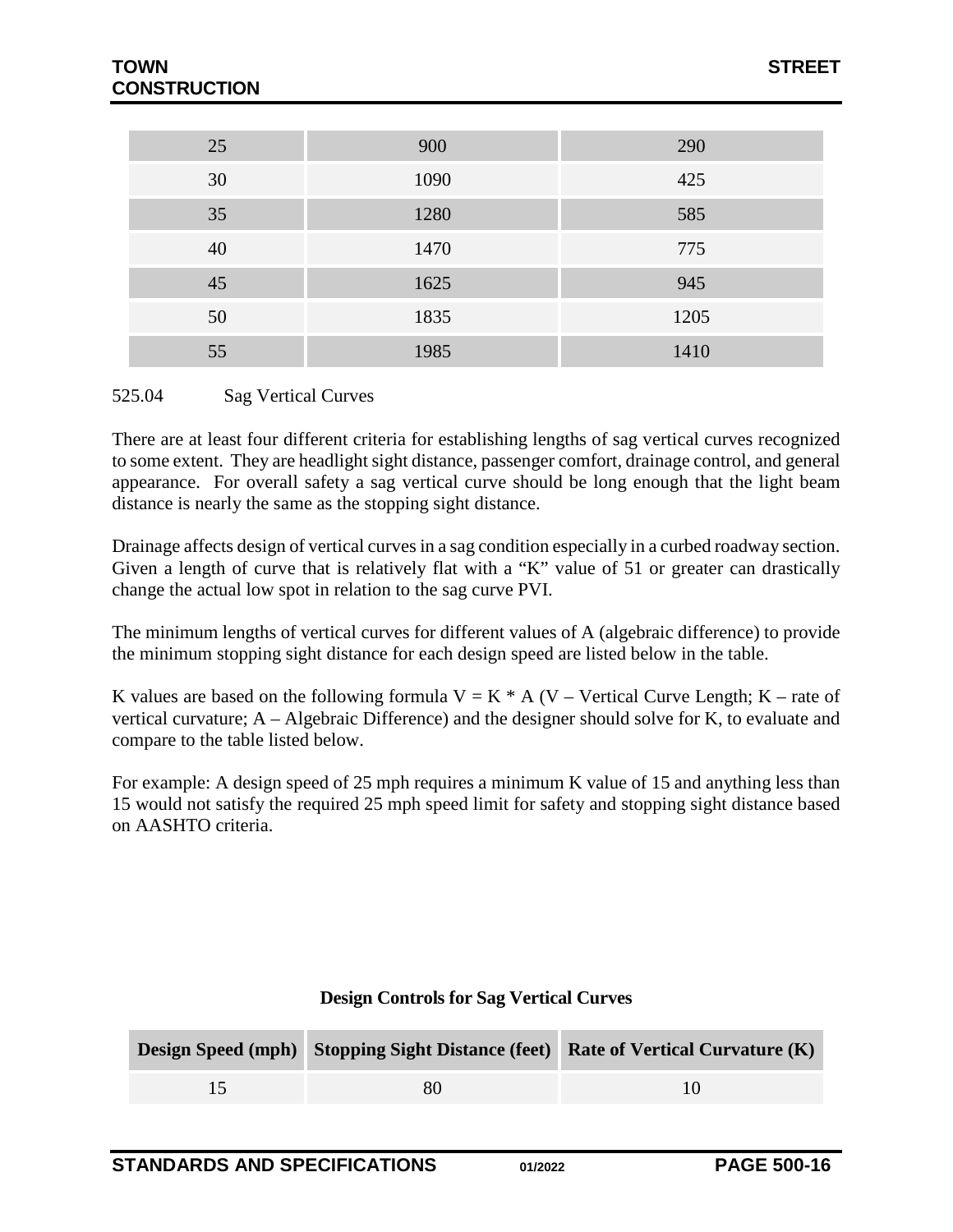| 20 | 115 | 20  |
|----|-----|-----|
| 25 | 155 | 30  |
| 30 | 200 | 40  |
| 35 | 250 | 50  |
| 40 | 305 | 65  |
| 45 | 360 | 80  |
| 50 | 425 | 100 |
| 55 | 495 | 115 |

The designer should further explore the narrative under "Combinations of Horizontal and Vertical Alignment" and "Other Elements Affecting Geometric Design" that is found within the AASHTO Green book starting on Page 283.

### <span id="page-16-0"></span>**526.00 Cul-de-sacs**

Cul-de-sacs will conform to the Standard Drawings. Lengths of cul-de-sacs are recommended to be between one hundred forty feet (140') and seven hundred and fifty feet (750'). Cul-de-sacs that are proposed outside this range must be fully justified, based on the following considerations and others that may arise in the course of review:

- A. Intersection vehicular traffic capacity
- B. Emergency vehicle response time
- C. Pedestrian trip time to bus routes
- D. Reduction of double travel distances for service and patrol vehicles
- E. Utility systems, drainage, and open space access

Surface drainage shall be directed toward the intersecting street, or if this is not reasonably practical, a drainage structure and easement will be provided at the end of the cul-de-sac. Specially designed temporary cul-de-sacs may be allowed when approved by the Town Engineer.

#### <span id="page-16-1"></span>**527.00 Major Structures**

Major structures, such as retaining walls, box culverts and bridges, that are appurtenant to proposed street and/or parking lot construction, will conform to the structural design and loading requirements of the Colorado Department of Transportation Standard Specifications for Road Bridge Construction and the geometric and drainage requirements of the Town Engineer. Plans and supporting calculations for a qualified structural engineer who is a Registered Professional Engineer licensed to practice in Colorado must prepare major structures.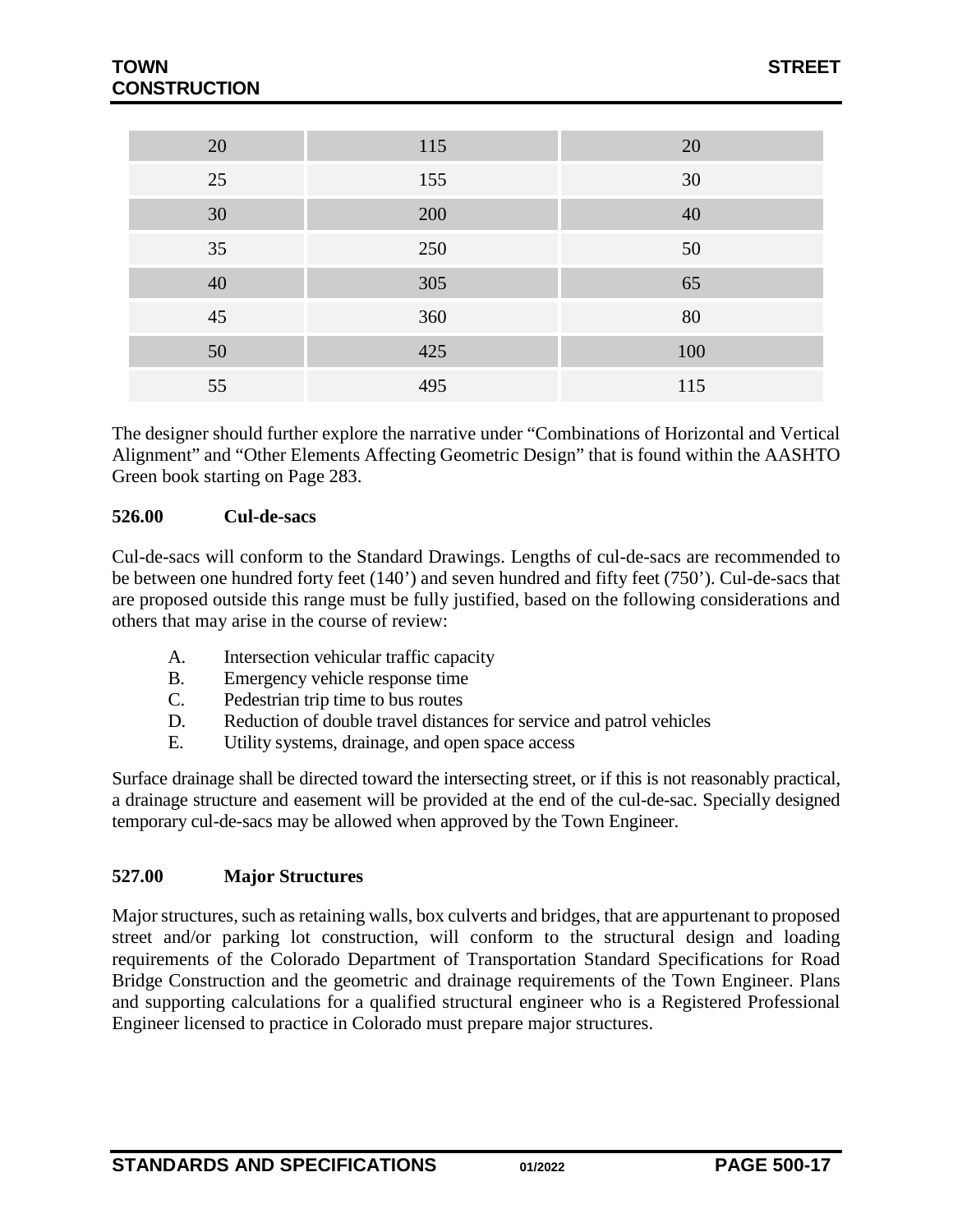### <span id="page-17-0"></span>**528.00 Design Element Coordination**

Horizontal and vertical alignment continuity will be provided between new and existing streets to achieve safe and aesthetically pleasing transitions. Sufficient data on existing facilities will be depicted on plans, and limits of construction will be designated so as to assure that the desired continuity will be achieved. Drainage and utility facilities are to comply with all applicable sections of these STANDARDS AND SPECIFICATIONS and are to be fully coordinated with the street design and proposed construction. These facilities will be staged to eliminate grade and alignment conflicts and unnecessary damage to existing or newly constructed facilities.

#### <span id="page-17-1"></span>**529.00 Requirements of Other Jurisdictions**

Where proposed street construction will affect other agencies such as the Colorado Department of Transportation, adjacent cities and counties, utility companies or ditch companies, said construction will be subject to the review of said agencies. A copy of the governing agencies review report shall be submitted to the Town Engineer prior to the beginning of construction. Generally, where more than one requirement is imposed, the more restrictive requirement will govern. The Town Engineer must authorize exceptions in writing.

### <span id="page-17-2"></span>**530.00 SITE WORK AND EARTHWORK**

#### <span id="page-17-3"></span>**531.00 General**

Refer to Section 330.00, Site Preparation Work, and Section 340.00, Earthwork, of these STANDARDS AND SPECIFICATIONS.

All workmanship and materials will be in accordance with the requirements of these STANDARDS AND SPECIFICATIONS and in conformity with the lines, grades, quantities, and the typical cross section shown on the plans, or as directed by the Town Engineer.

#### <span id="page-17-4"></span>**532.00 Clearing**

Refer to Section 331.00, Clearing, of these STANDARDS AND SPECIFICATIONS.

#### <span id="page-17-5"></span>**533.00 Demolition and Removal of Structures**

Refer to Section 320.00, Demolition and Removal of Structures and Obstructions, of these STANDARDS AND SPECIFICATIONS.

<span id="page-17-6"></span>533.01 Salvage

All salvageable material shown on the accepted plans will be removed without unnecessary damage in sections or pieces, which may be readily transported and will be stored by the Contractor in locations approved by the Town Engineer. The Contractor will be required to replace any materials lost from improper storage methods or damaged by negligence.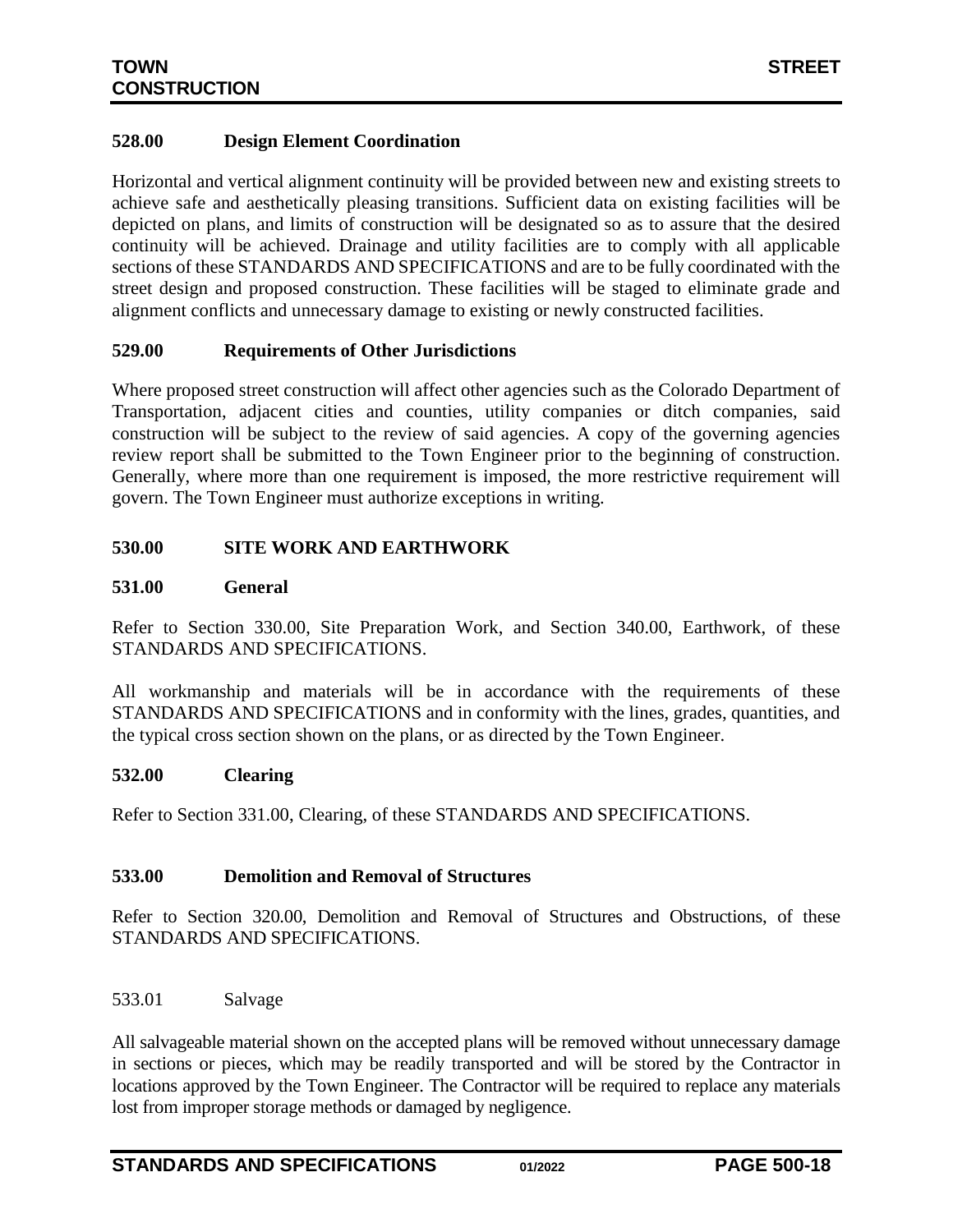<span id="page-18-0"></span>533.02 Disposal

Refer to Section 333.00, Disposal, of these STANDARDS AND SPECIFICATIONS.

<span id="page-18-1"></span>533.03 Backfill

Refer to Section 345.00, Embankment Fill, of these STANDARDS AND SPECIFICATIONS.

# <span id="page-18-2"></span>**534.00 Protection of Existing Structures and Utilities**

Refer to Section 342.00, Protection of Existing Structures and Utilities, of these STANDARDS AND SPECIFICATIONS.

### <span id="page-18-3"></span>**535.00 Protection of Public and Private Installations**

Refer to Section 141.00, Protection of Public and Utility Interests, of these STANDARDS AND SPECIFICATIONS.

The Contractor will take proper precautions at all times for the protection of and replacement or restoration of driveway culverts, street intersection culverts or aprons, storm drains or inlets, fences, irrigation ditches, crossings and diversion boxes, mail boxes, shrubbery, flowers, ornamental trees, driveway approaches, and all other public and private installations that may be encountered during construction. The Contractor will have the responsibility of providing each property with access to and from the property during the time of construction. Existing driveways will be cut, filled, and graded as required and as directed by the Town Engineer to provide permanent access. Existing driveways will be resurfaced with the presently existing type of surfacing whenever the existing surface is destroyed.

### <span id="page-18-4"></span>**536.00 Excavation and Embankment**

Refer to Section 340.00, Earthwork, of these STANDARDS AND SPECIFICATIONS.

### <span id="page-18-5"></span>**537.00 Borrow**

Refer to Section 348.00, Borrow, of these STANDARDS AND SPECIFICATIONS.

#### <span id="page-18-6"></span>**538.00 Subgrade**

The bottom of the excavation for the pavement, or top of the fill, will be known as the pavement subgrade and will conform to the lines, grades, and cross sections shown on the accepted plans. All applicable portions of Section 345.02, Roadway Excavation, Backfill and Compaction, of these STANDARDS AND SPECIFICATIONS, shall apply.

Prior to the street being excavated, all service cuts will be checked to confirm the backfill meets density requirements. If deficient, they will be re-compacted and brought up to specified density.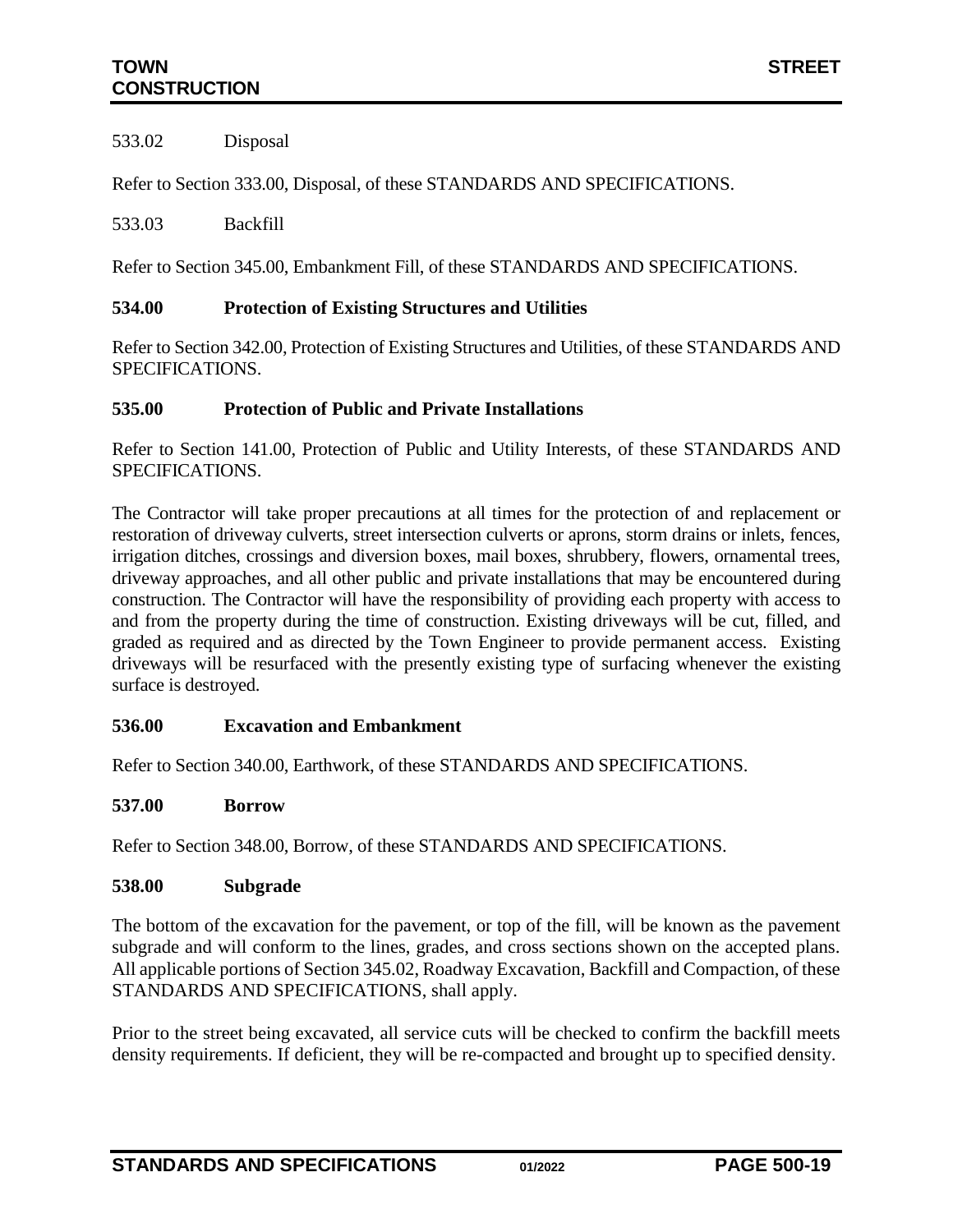After excavation and embankment is completed and the subgrade brought to final grade, it will be rolled with a rubber-tired roller which is a minimum size of eight (8) to twelve (12) tons and other compaction equipment as required to bring the subgrade to the required density and stability. The following standards will be in effect: Soils meeting AASHTO M-145 Soil Classifications of A-1, A-2-4, A-2-5, and A-3 will be compacted to a minimum of one-hundred (100) percent of maximum dry density as determined by AASHTO T-99. All other soil classifications will be compacted to a minimum of ninety-five percent (95%) of maximum dry density as determined by AASHTO T-99. The moisture content will be maintained within +/- two percent (2%) of optimum moisture for A-1 through A-5 mtaerials and optimum to two percent (2%) above for A-6 and A-7-6 materials during compaction. Additional wetting may be required when the minimum water requirement is not sufficient to produce a stable condition in the subgrade soil. The maximum length of any road section being worked at any one time shall not exceed three hundred feet (300') without the approval of the Town Engineer.

No paving, subgrade, or base will be placed on soft, spongy, frozen unstable subgrade, which is considered unsuitable by the Town Engineer.

Proof rolling shall be completed in accordance with Section 344.00.

Soft and yielding material and portions of the subgrade which show deflection will be scarified and re-rolled or will be removed and replaced with subgrade course material, then placed and compacted as specified herein. Subgrade will not be approved for base course construction until it is uniformly stable.

<span id="page-19-0"></span>538.01 Subexcavation for Expansive Soils

Soils with a Plasticity Index (P.I.) over ten (10) and less than thirty- (30) shall be sub excavated and recompacted per the soils reports and as approved by the Town Engineer.

### <span id="page-19-1"></span>**539.00 Subgrade Construction**

#### <span id="page-19-2"></span>539.01 Materials

Subgrade material will be composed of granular material consisting, essentially, of sand, gravel, rock, slag, disintegrated granite or a combination of such materials. The coarse portions of the material will be sound fragments of the crushed or uncrushed materials enumerated above. Supplied material will be a well-graded mixture containing sufficient soil mortar, crushed dust, or other proper quality binding material which, when placed and compacted in the roadway structure, will result in a firm, stable foundation.

Material composed of uniform size particles, or which contains pockets of excessively fine or excessively coarse material, will not be acceptable for use.

This material need not be crushed but will be graded within the following limits: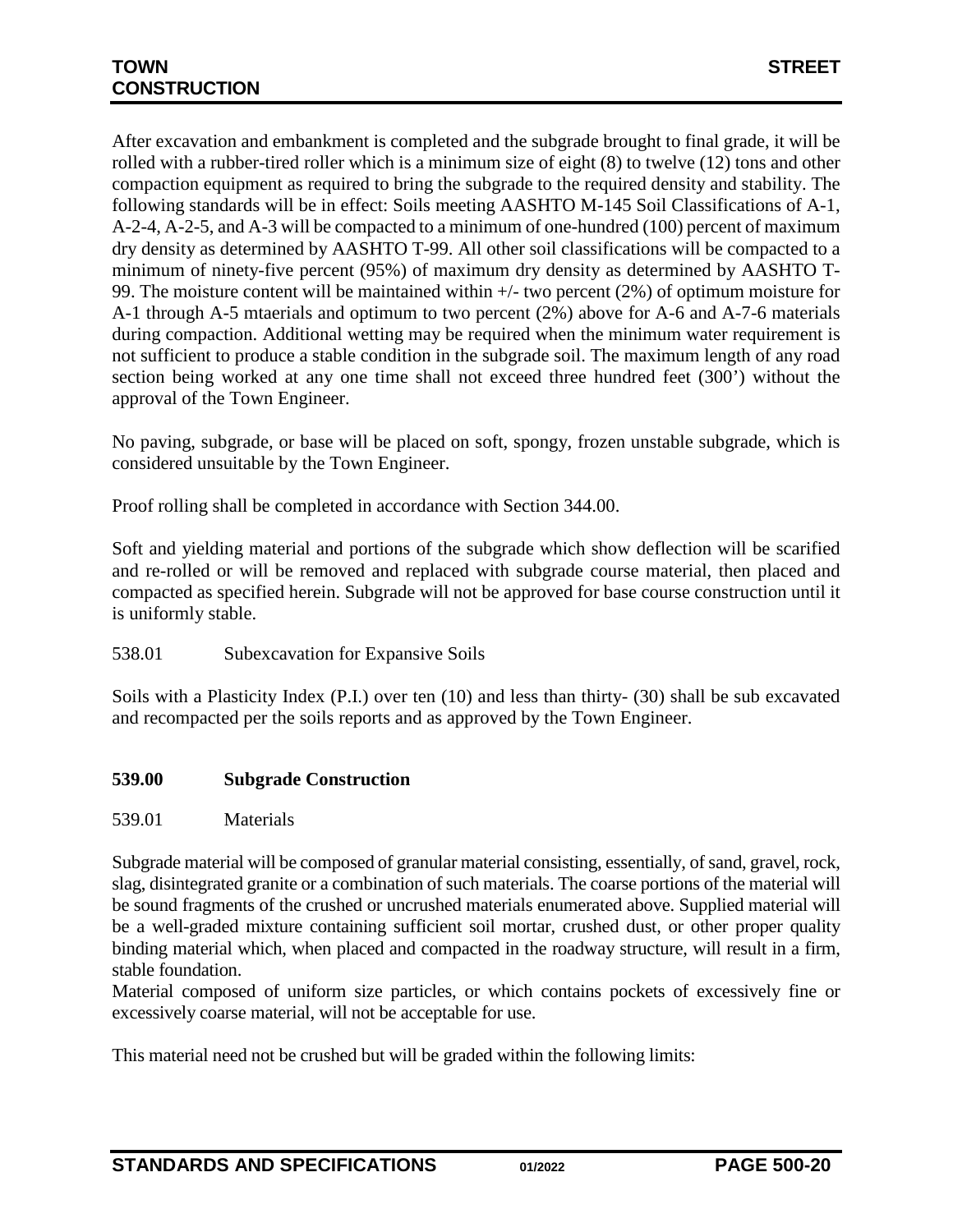| Standard-Size of Sieve | % By Weight Passing Sieve |  |  |
|------------------------|---------------------------|--|--|
| $2-1/2$ inch           | 100                       |  |  |
| $2$ inch               | $95 - 100$                |  |  |
| No. 4                  | $30 - 60$                 |  |  |
| No. 200                | $5 - 15$                  |  |  |
| Liquid Limit           | 35 Maximum                |  |  |
| Plasticity Index       | 6 Maximum                 |  |  |

### <span id="page-20-0"></span>539.02 Construction

The construction of subgrade will consist of preparing the approved subgrade material to form a stable foundation on which to construct base course, in conformity with the lines, grades and typical cross sections shown on the plans, and as staked by the developer's engineer. In addition, subgrade material will be used to replace unsuitable foundation materials at locations shown on the plans, or as directed by the Town Engineer.

Each layer of material will be placed and spread so that after compaction it will conform to the width and crown of the typical cross sections. The wetting of subgrade layers will be done with sprinkling equipment of a type, which insures uniform and controlled distribution of the water. All wetting will be done by uniformly sprinkling each layer of material being placed with only that amount of water needed to obtain maximum density of the material.

Travel may be allowed over subgrade to assist in compaction of the material. Mixing and blading of the subgrade material on the street will be required if the material is spotty and non-uniform. However, blading will be held to a minimum in order to avoid the floating of the heavier rock particles to the surface.

Concurrently with the wetting operations, the material will be uniformly compacted by rolling. Rolling equipment will consist of one or more of the following: rubber tired roller, sheep foot roller and flat wheel steel roller.

#### <span id="page-20-1"></span>539.03 Underdrain

Landscape medians and landscaping next to curb and gutter shall be provided with underdrain to handle sprinkler runoff and nuisance flows. See Standard Details ST 17 and ST 18.

All Town owned underdrain pipe as described in 539.03 and per Standard Details ST 17 and ST 18 shall be installed with electronic markers at a maximum spacing of one marker for every 50 lineal feet of pipe. These markers shall be green in color and as manufactured by 3M. Near surface markers shall be used for Town owned underdrain pipe.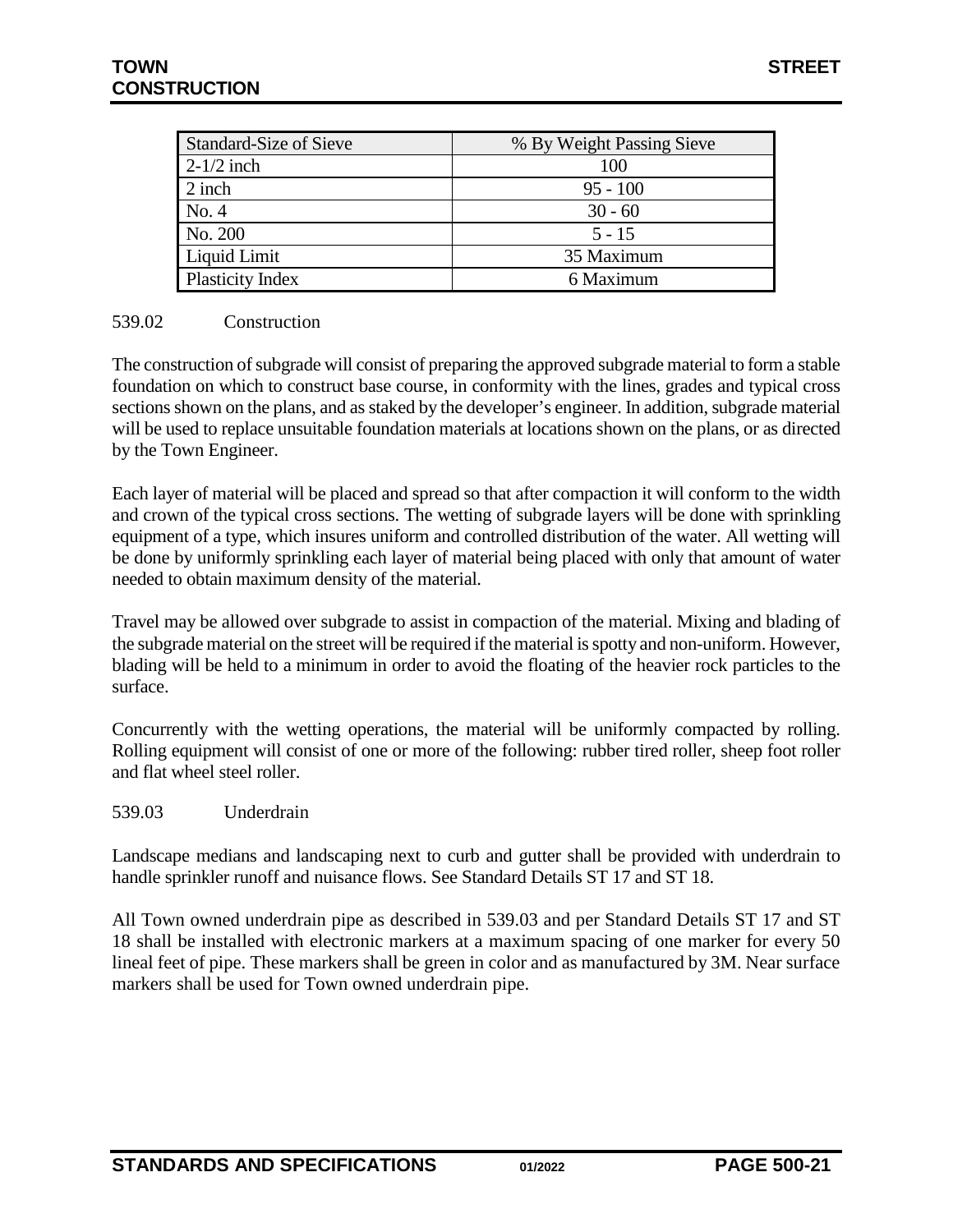### <span id="page-21-0"></span>**540.00 BITUMINOUS CONSTRUCTION**

#### <span id="page-21-1"></span>**541.00 General**

The intent of this section is to specify materials and methods to be used for the construction, overlaying, seal coating and pavement rejuvenating of streets, parking lots, walks, drain ways, and other miscellaneous work requiring the use of aggregates. The work covered will include general requirements that are applicable to aggregate base course, bituminous base and pavements of the plant mix type, bituminous prime coat, bituminous tack coat, rejuvenating applications, and asphalt concrete overlay. All workmanship and material will be in accordance with requirements of these STANDARDS AND SPECIFICATIONS and in conformity with the lines, grades, depths, quantity requirements, and the typical cross section shown on the plans or as directed by the Town Engineer.

#### <span id="page-21-2"></span>**542.00 Base Course**

This item shall consist of a foundation course composed of crushed recycled concrete and filler, constructed on the prepared subgrade. Crushed gravel or crushed stone may be used with approval of the Town Engineer. Materials and construction will be in accordance with the requirements of Section 703.03, Table 703-2, of the Colorado Department of Transportation Standard Specifications for Road and Bridge Construction. Gradation will be Class 5 (1-1/2" maximum) or Class 6 (3/4" maximum).

The base course material shall be placed on the previously prepared subgrade at the locations and in the proper quantities to conform to the typical cross sections as shown on the accepted plans and as directed by the Town Engineer. Base course shall be placed under curb, gutter, and attached sidewalk. Placing and spreading will be done by means of a spreader machine, moving vehicle, motor grader, or by other approved equipment methods. The material will be placed without segregation. Any segregated areas will be removed and replaced with uniformly graded material at the Contractor's expense.

The base material may be placed in lifts of up to six inches (6"), providing that after compaction, uniform density is obtained throughout the entire depth of the lift. If the required depth exceeds six inches (6"), it will be placed in two or more lifts of approximate equal thickness. If uniform density cannot be obtained by six-inch  $(6)$  lifts, the maximum lift will not exceed four inches  $(4")$ in final thickness.

Base material shall not be placed on a foundation that is soft or spongy or one that is covered by ice or snow. Base material will not be placed on a dry or dusty foundation where the existing condition would cause rapid dissipation of moisture from the base material and hinder or preclude its proper compaction. Such dry foundations will have water applied to them and will be reworked or recompacted.

Rolling will be continuous until the base material has been compacted thoroughly in accordance with Section 304 of the Colorado Department of Transportation Standard Specifications for Road and Bridge Construction. Water will be uniformly applied as needed during compaction to obtain optimum moisture content and to aid in consolidation. The surface of each layer shall be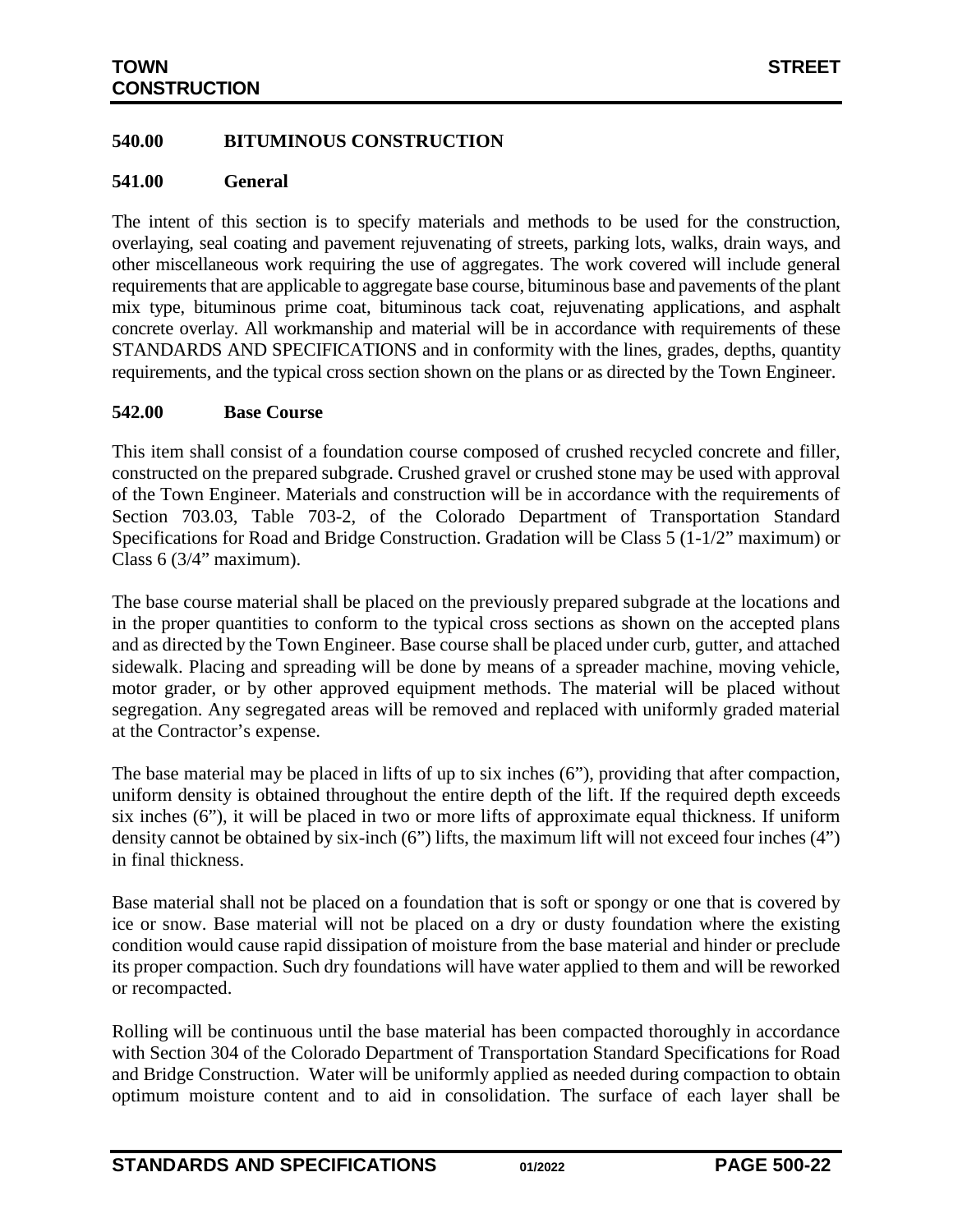maintained during the compaction operations in such a manner that a uniform texture is produced and the aggregates are firmly placed.

The finished base course surface shall be smooth and free of ruts and irregularities, and will be true to grade and crown as shown on the plans or as directed by the Town Engineer. The base course will be maintained in this condition by watering, drying, rolling, or blading or as the Town Engineer may direct until the surfacing is placed.

### <span id="page-22-0"></span>**543.00 Prime Coat**

(Left Blank Intentionally)

### <span id="page-22-1"></span>**544.00 Hot Bituminous Pavement**

All pavements shall be hot bituminous pavement of the plant mix type unless otherwise approved in writing by the Town Engineer. Materials and construction will be in accordance with Section 403 of the Colorado Department of Transportation Standard Specifications for Road and Bridge Construction, and the following requirements:

- A. The asphalt cement shall be a Superpave Performance graded (PG) binder and content determined by the mix design. Superpave PG asphalt binders shall comply with CDOT Standard Specifications for Road and Bridge Construction. The asphalt contractor shall furnish certified test results from an independent asphalt testing laboratory to show compliance of the proposed Superpave PG asphalt binder with the Superpave requirements for that mix.
- B. The gradation of the mineral aggregate will be grading SG (1 1/2" nominal), or S (3/4" nominal) for new street construction. Grading SX (1/2" nominal) shall be used for top lifts and overlays or in special cases as required on the accepted plans or authorized in writing by the Town Engineer.
- C. All mixes shall be designed with 1% lime.
- D. A maximum of twenty percent (20%) Reclaimed Asphalt Pavement (RAP) will be allowed in (non-polymer or non-rubberized) mixes, provided that all the requirements for hot bituminous pavement are met.
- E. The mix will conform to the job mix formula specified by the Town Engineer for the pit-supplied materials, if a current job mix formula is available. A copy of the mix formula will be submitted to the Town Engineer for review and approval at least seven (7) days prior to starting paving work.

All testing done throughout this construction period, which is necessary to assure conformance of materials and workmanship to the specifications, will be at the Contractor's expense. Two copies of all test reports will be submitted directly to the Town Engineer.

In the event that a current job mix formula is not available for the materials proposed for use, the Contractor will submit a job mix formula prepared by a recognized testing laboratory for review and acceptance by the Town Engineer. A report giving the properties of the materials and certifying their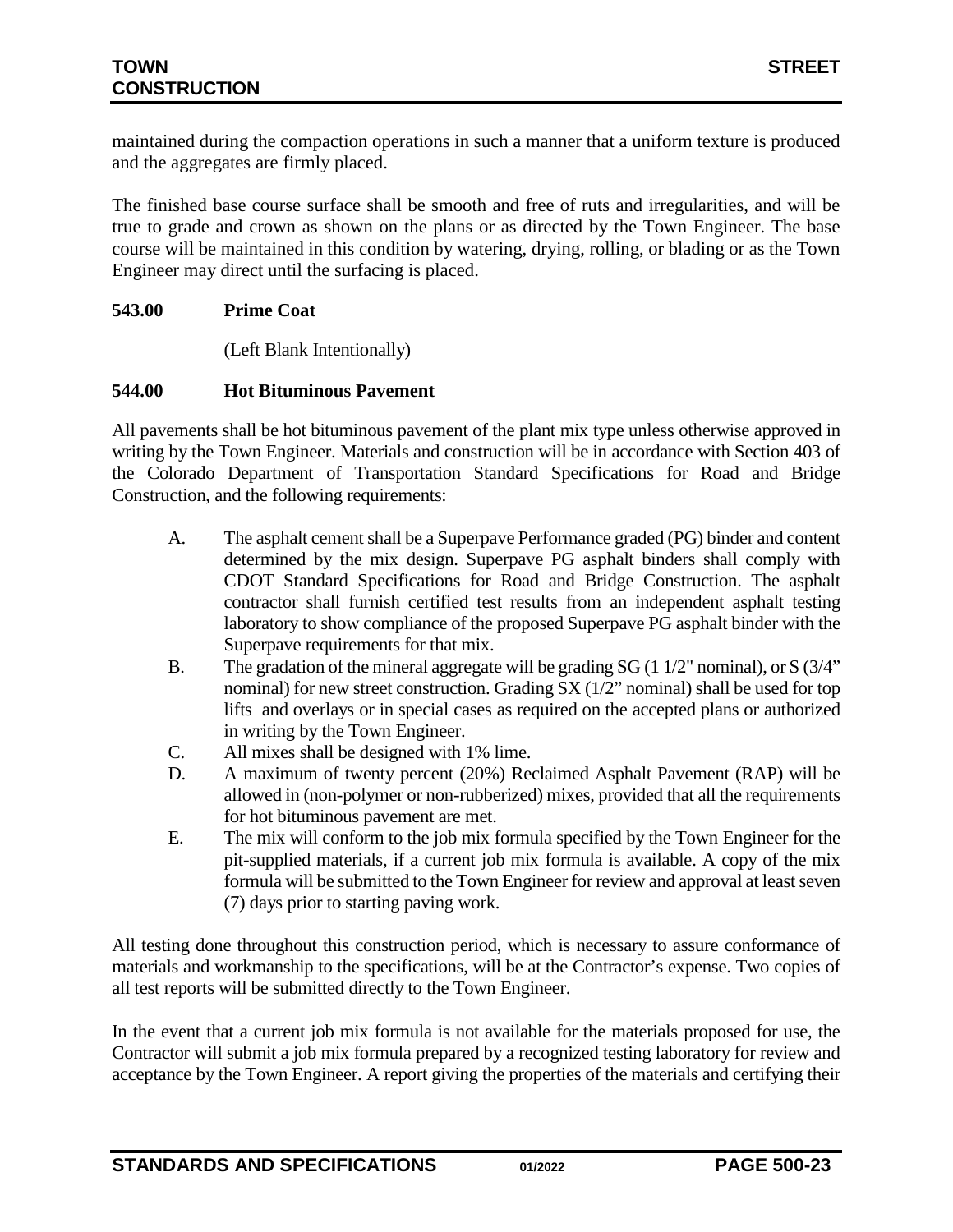conformance to or deviations from the requirements of the specifications will accompany the job mix formula.

When tested in accordance with the requirements of ASTM D-1559, the mixture will conform to the following limits:

## **TABLE 500-1 MIX DESIGN PROPERTIES**

| Low EDLA $\leq 40$                            |                |  |  |  |
|-----------------------------------------------|----------------|--|--|--|
| Marshall Stability (minimum) $1$              | 1800 lb./ S 37 |  |  |  |
| Marshall Flow (minimum) hundredths of an inch |                |  |  |  |
| Flow (maximum) hundredths of an inch          | 18             |  |  |  |
| Air voids, total mix, %                       | $3$ to $5$     |  |  |  |
| VMA <sup>3</sup>                              | $12 - 13 - 14$ |  |  |  |
| Percent voids filled with bitumen             | 65-75          |  |  |  |

| High EDLA $\geq 40$                           |                |  |  |  |
|-----------------------------------------------|----------------|--|--|--|
| Marshall Stability (minimum) <sup>2</sup>     | 2000 lb./ S 39 |  |  |  |
| Marshall Flow (minimum) hundredths of an inch |                |  |  |  |
| Marshall Flow (maximum) hundredths of an inch | 16             |  |  |  |
| Air voids, total mix, %                       | $3$ to $5$     |  |  |  |
| VMA <sup>3</sup>                              | $12 - 13 - 14$ |  |  |  |
| Percent voids filled with bitumen             | $65 - 75$      |  |  |  |

<sup>1</sup> - Marshall Stability (50 Blow)/Hveem Stability

<sup>2</sup> - Marshall Stability (75 Blow)/Hveem Stability<sup>3</sup> - Refer to Table 500-2

| <b>TABLE 500-2</b>                          |
|---------------------------------------------|
| VOIDS IN THE MINERAL AGGREGATE <sup>1</sup> |

| Nominal Maximum<br>Particle Size |     | Mix Air Voids, Percent |      |
|----------------------------------|-----|------------------------|------|
|                                  | 3.0 | 4.0                    | 5.0  |
| 3/4"                             |     | 3.0                    | 14.0 |
| 1/2"                             |     |                        |      |

1 - Interpolate minimum voids in the mineral aggregate (VMA) for design air void values between those listed.

Determination of the effect of water on the cohesion of the bituminous mixture will be made in accordance with AASHTO T-283 (Lottman). Retained strength will be a minimum of eighty percent (80%). The use of an "anti-stripping" admixture to improve the retained strength characteristics will be permitted only by written permission of the Town Engineer. The cost of admixtures will be borne by the Contractor.

All commercial testing and laboratory work necessary to establish the job mix formula and all testing necessary to assure conformance of materials and workmanship to the requirements of the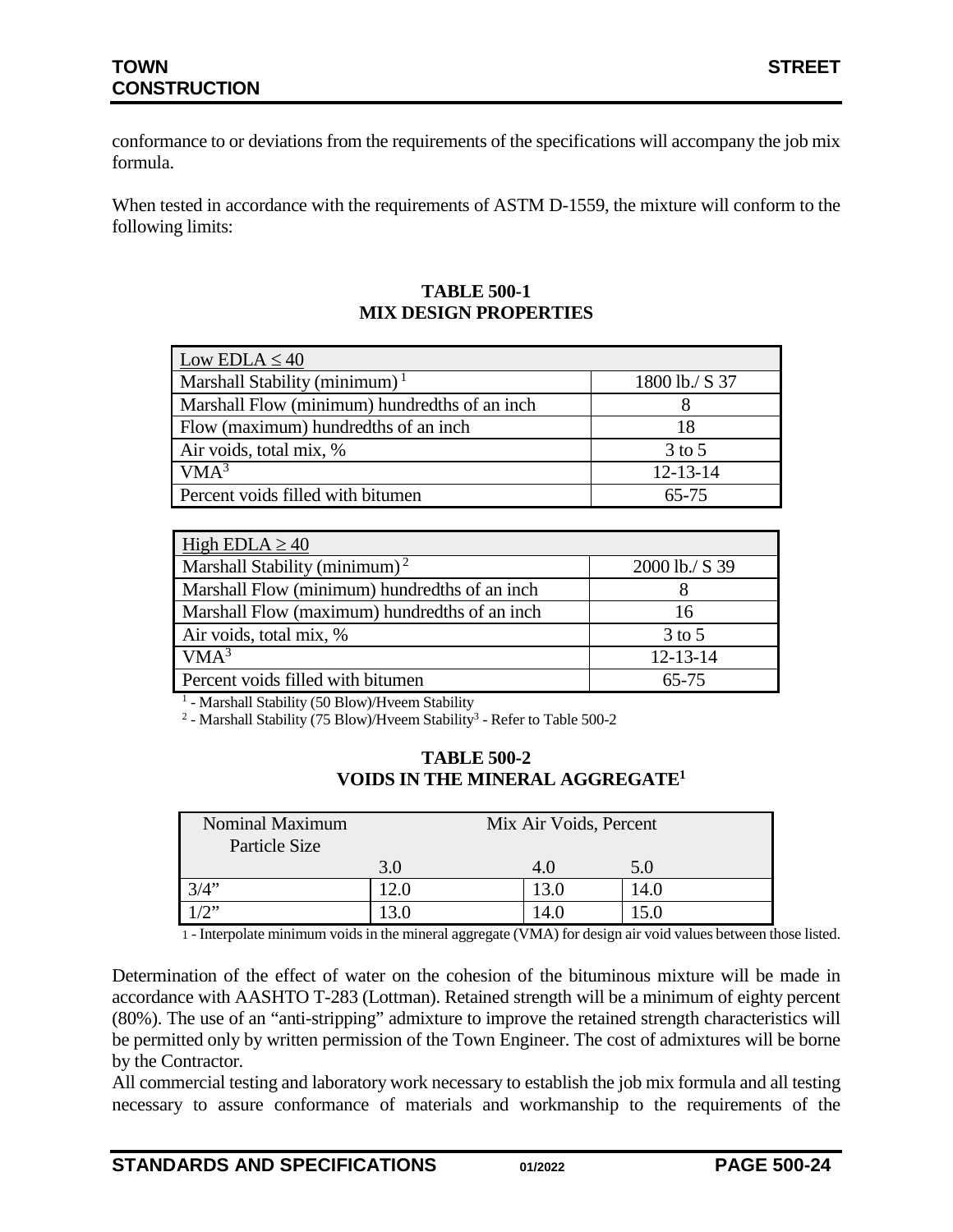specifications throughout the construction period will be performed at the Contractor's expense. Two copies of all test reports will be submitted directly to the Town Engineer.

## <span id="page-24-0"></span>544.01 Asphalt/Polymer Combinations

The Contractor may submit to the Town Engineer for his review and acceptance a design for the upper three inches (3") of the pavement section utilizing a polymer modified pavement design. These designs will be reviewed on an individual project basis and must be accepted by the Town Engineer prior to construction.

### <span id="page-24-1"></span>544.02 Weather Limitations

Bituminous plant mix shall be placed only on properly constructed and accepted layers that are free from water, snow, or ice. The bituminous mixtures shall be placed only when weather conditions permit the pavement to be properly placed and finished as determined by the Town Engineer. The bituminous mixtures shall be placed in accordance with Table 401-3, Placement Temperature Limitations, of the Colorado Department of Transportation Standards and Specifications for Road and Bridge Construction.

Air temperature is taken in the shade. Surface is defined as the existing base on which the new pavement is to be placed.

A minimum paving window of four hours per day at the required temperatures shall be required for all paving operations to ensure quality control.

Under certain circumstances, the Town Engineer may waive minimum temperature requirements for placing prime coats and layers of bituminous mixtures below the top layer of the completed pavement.

### <span id="page-24-2"></span>**545.00 Tack Coat**

When tack coat is specified on the accepted plans or required by the Town Engineer, all materials and construction shall be in accordance with the requirements of Section 407 of the Colorado Department of Transportation Standard Specifications for Road and Bridge Construction. Bituminous material will be SS-1 emulsion, diluted by mixing one (1) gallon of SS-1 emulsion with one gallon of clean water, applied at the rate of five one-hundredths (0.05) to fifteen one-hundredths (0.15) gallons per square yard.

### <span id="page-24-3"></span>**546.00 Seal Coat**

When seal coat is required, all materials and construction shall be in accordance with the requirements of Section 409 of the Colorado Department of Transportation Standard Specifications for Road and Bridge Construction. The type of bituminous material, cover aggregate, and rates of application will be as shown on the accepted plans.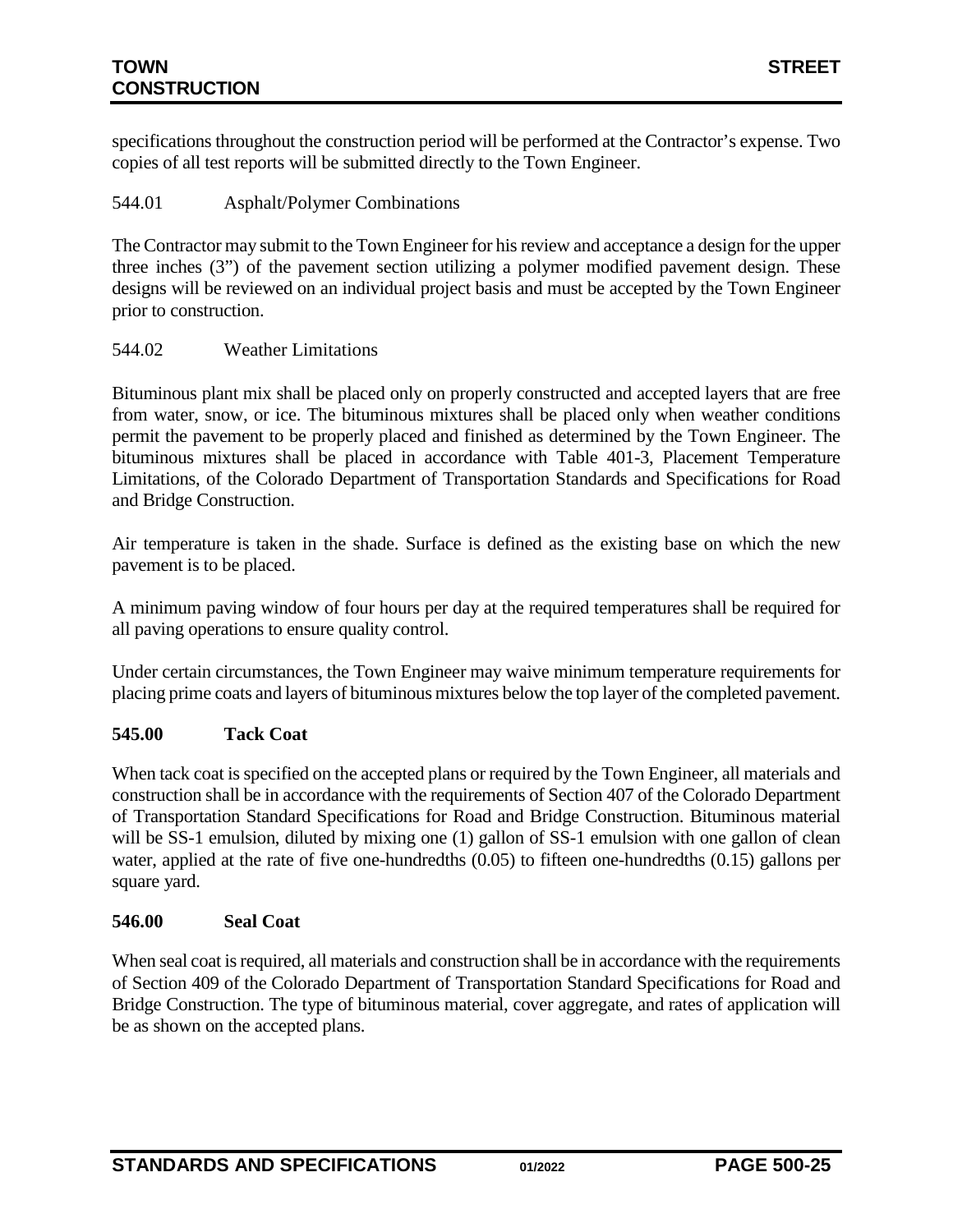### <span id="page-25-0"></span>**547.00 Rejuvenating Agent**

When a rejuvenating agent is specified on the accepted plans or required by the Town Engineer, all materials and construction will be in accordance with the requirements of Section 407 of the Colorado Department of Transportation Standard Specifications for Road and Bridge Construction.

### <span id="page-25-1"></span>**548.00 Heating and Scarifying**

When heating and scarifying treatment is specified on the accepted plans or required by the Town Engineer, all materials and construction shall be in accordance with requirements of Section 405 of the Colorado Department of Transportation Standard Specifications for Road and Bridge Construction.

### <span id="page-25-2"></span>**549.00 Grinding**

Grinding will consist of "milling", "grinding", or "cold planning" the existing pavement surface to establish a new surface profile and cross section in preparation for a bituminous overlay. After grinding, the surface will have a grooved or ridged finish, uniform and resistant to raveling or traffic displacement. This textured surface will have grooves of one-quarter inch  $(1/4") \pm$  oneeighth inch (1/8"). The existing surface to be ground will include bituminous pavement, concrete utility patches, and a very small amount of concrete pavement.

"Wedge cut" grinding will consist of grinding the existing pavement surface a minimum of six feet (6') wide at the existing concrete gutter. The edge of the gutter, end of the finished wedge cut will be one and one-half  $(1-1/2)$  inches below the edge of the existing concrete gutter. The centerline of street edge of the wedge cut will be cut one-eighth inch (1/8"). The depth of cut will be determined by measuring to the top of the ridges by placing a five-foot (5') straight edge perpendicular to the grooving pattern. "Full width" grinding will consist of grinding the existing pavement surface from edge of gutter to a minimum depth of two inches (2") unless otherwise specified in the contract or directed by the Town Engineer.

Grinding around utility castings to the depth of cut before and after encountering the castings will be included in the area of the pavement surface ground. The Contractor may choose to remove the entire existing bituminous pavement around the castings where grinding is not completed, and replace it with bituminous surface course placed and compacted in three inch (3") lifts. The Contractor will vertically cut the limits of the area to be patched, mechanically compact the existing base course, and prime the bottom and vertical edges before backfilling.

The Contractor will remove the cuttings immediately behind the grind machine by belt loader, end loader, power sweeper and/or by hand. The removed material will be disposed of as approved by the Town Engineer.

The grinding machine shall be a power operated, self-propelled machine, having a cutting drum with lacing patterns that will attain a grooved surface and produce grinding chips of less than one inch (1") in size. The grinding machine will be equipped with a pressurized watering system for dust control. The equipment will be a type that has successfully performed similar work.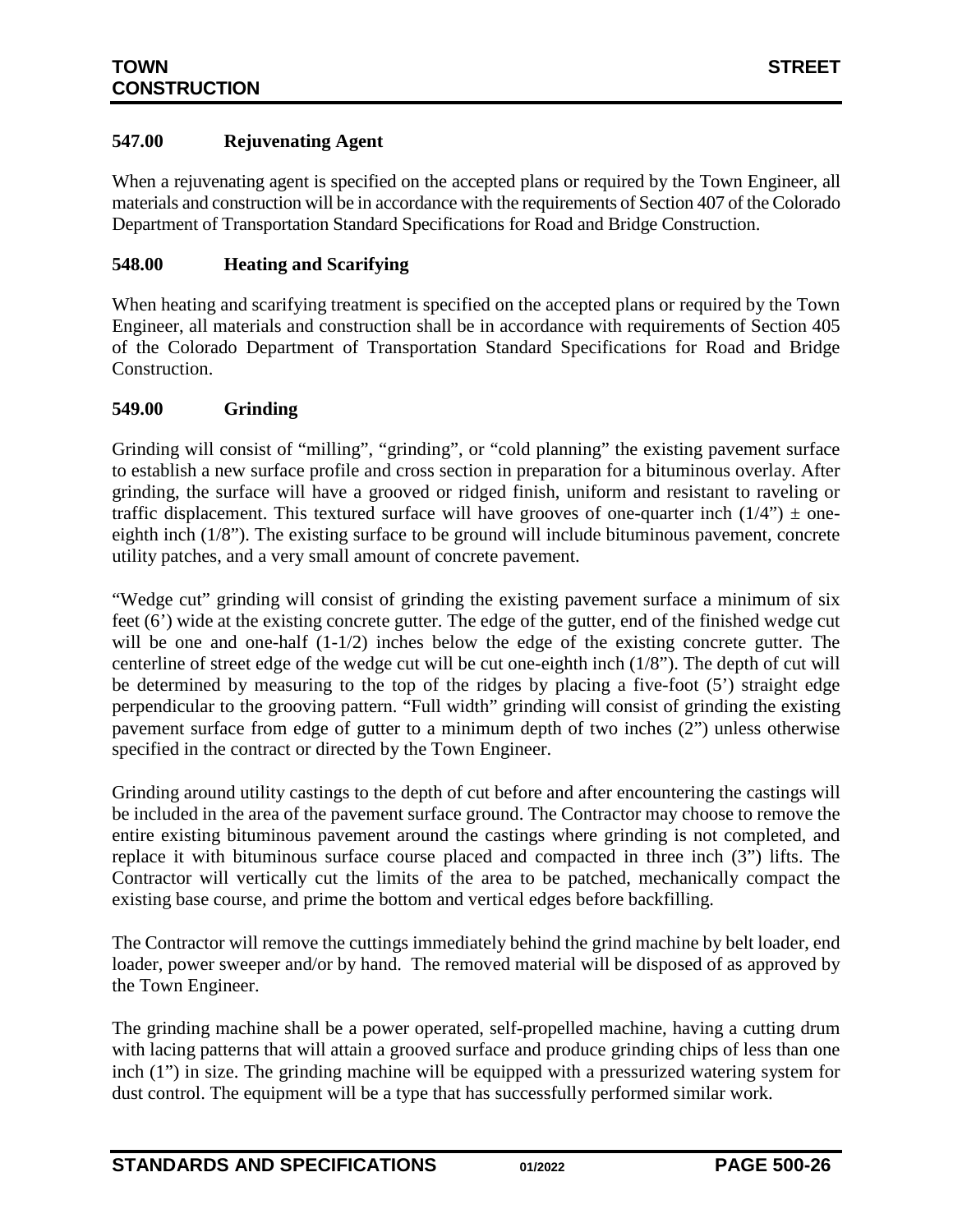The cleaning equipment shall be a type, which will efficiently remove all loosened material and load into trucks for hauling and spreading. Because of the nature of the streets to be ground and the traffic restrictions, a belt loader followed by a power sweeper and manual sweeper is the most desirable method. **FLUSHING INTO THE TOWN'S STORM SEWER SYSTEM AS A MEANS OF CLEANUP IS PROHIBITED**.

# <span id="page-26-0"></span>**550.00 CONCRETE PAVEMENT**

The installation of concrete pavement, including materials, equipment, foundation and construction methods must be in conformance with Section 412, "Portland Cement, Concrete Pavement" of the Colorado Department of Transportation Highways Standard Specifications for Road and Bridge Construction, except as modified herein or as modified with the approval of the Town Engineer.

Specifications for concrete work, Section 400, Concrete Work, of these STANDARDS AND SPECIFICATIONS, must be followed. Concrete pavements will be installed as shown on the accepted plans or as approved by the Town Engineer. When concrete pavement is constructed on a curve, flexible forms will be used having a radius of two hundred feet (200') or less, unless otherwise directed by the Town Engineer. The Contractor will furnish steel pins to use in setting grades for concrete pavement.

### <span id="page-26-1"></span>550.01 Lime Treated Subgrade

In those instances where deemed necessary by a qualified Soils Engineer and accepted by the Town Engineer, Portland Cement treated base may be required. When required, this base shall comply with Section 307, Lime Treated Subgrade, of the Colorado Department of Transportation Standard Specifications for Roads and Bridge Construction.

### <span id="page-26-2"></span>**560.00 APPURTENANT CONCRETE STRUCTURES**

#### <span id="page-26-3"></span>**561.00 General**

Curb, curb ramps, gutter, sidewalk, cross pan, and driveway construction will conform to all applicable provisions of these STANDARDS AND SPECIFICATIONS and the Standard Drawings.

#### <span id="page-26-5"></span><span id="page-26-4"></span>**562.00 Materials**

562.01 Cement Concrete

All cement concrete materials, reinforcing steel, and concrete work will conform to the requirements of Section 400, Concrete Work, of these STANDARDS AND SPECIFICATIONS.

<span id="page-26-6"></span>562.02 Forms

Forms may be wood or metal and will have a depth equal to or greater than the slab thickness. The face of curbs will be formed, unless otherwise permitted by the Town Engineer. Forms will have a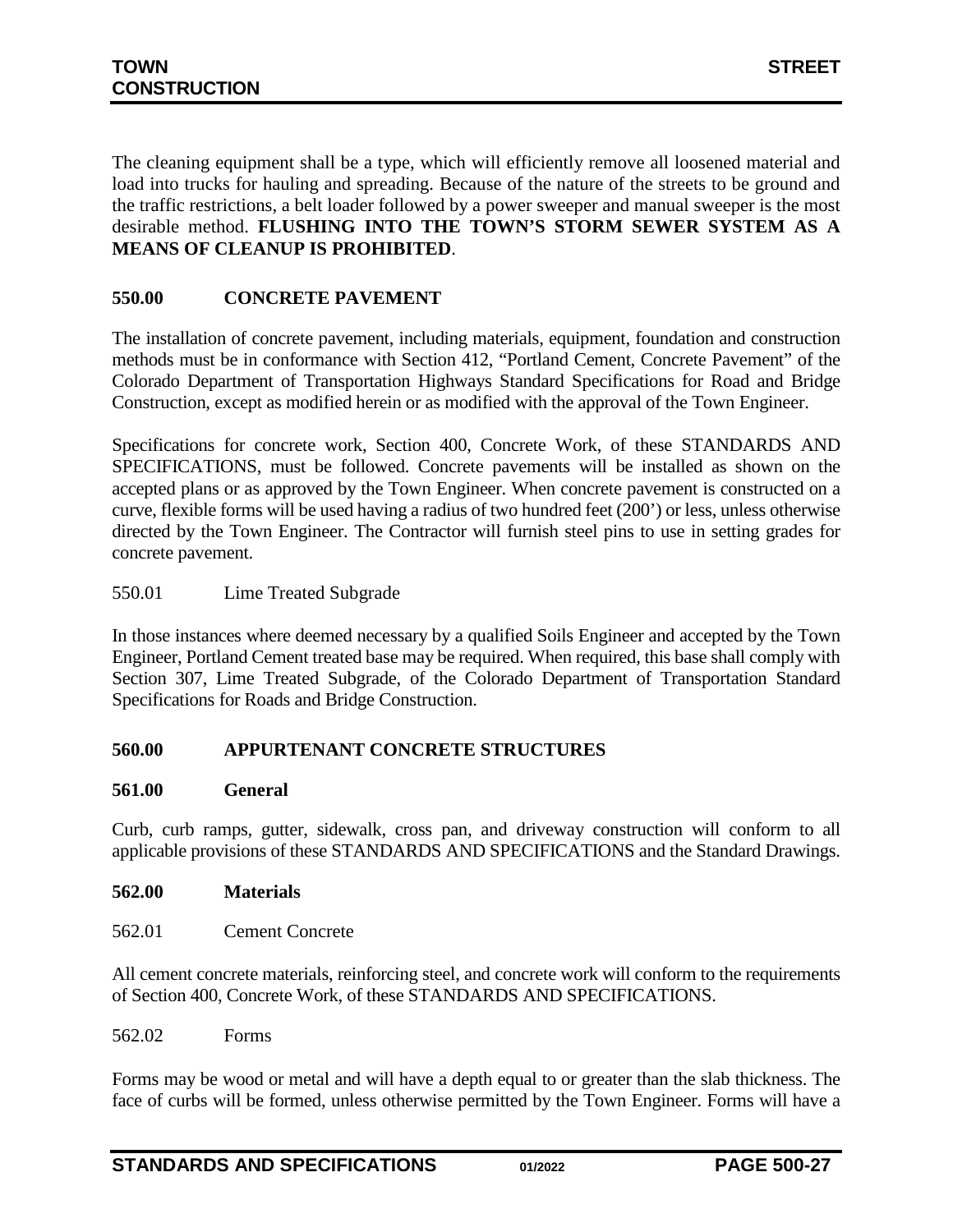cross section and strength and be secured so as to resist the pressure of the poured concrete without springing or settlement. The connection between sections will be performed by a method in which the joint thus formed will be free from movement in any direction. Each section of form will be straight and free from warps or bends. The maximum deviation of the top surface will not exceed one-eighth inch (1/8") inside face not more than one-fourth inch (1/4") from a straight line in ten feet (10'). Approved flexible forms will be used for construction where the radius is one hundred fifty feet  $(150')$  or less.

### <span id="page-27-0"></span>**563.00 General Requirements**

<span id="page-27-1"></span>563.01 Curb and Gutter Section

The section to be constructed will be as identified on the approved plans or as shown on the Standard Drawings.

<span id="page-27-2"></span>563.02 Sidewalks

Sidewalks will be six inches (6") thick where detached or attached, unless noted otherwise on the accepted plans, and shall be constructed to the dimensions shown on the accepted plans. All areas of sidewalk that will be constructed in parks, open spaces or greenbelts as indicated on the accepted plans or required by the Town Engineer will be constructed with six inch (6") thick concrete. Sixinch (6") thick sidewalks shall be constructed to the dimensions shown on the accepted plans or as required by the Town Engineer.

#### <span id="page-27-3"></span>563.03 Crosspans and Curb Return Fillets

Crosspans and curb return fillets will be constructed eight inches (8") thick with #4 rebar (place at 18" centers, each way) or ten inches (10") without rebar in residential, commercial and industrial areas. Typical crosspan sections are shown in the Standard Drawing. Where unusual conditions prevail, additional reinforcing steel and special joints may be required by the Town Engineer.

<span id="page-27-4"></span>563.04 Curb Cuts and Driveways

Curb cuts in six-inch (6") vertical curbs will be provided at all driveway locations and at additional locations, as shown on the accepted plans for residential lots. Commercial lots shall be eight-inch (8"). Construction of curb cuts will be as shown in the Standard Drawings. Spacing will be as shown in the Standard Drawings. A medium density or low density residential zoned lot shall have one driveway access to a public roadway. A driveway access to a public roadway shall be paved at least 100 feet off the edge of pavement.

#### <span id="page-27-5"></span>563.05 Curb Ramps

ADA accessible curb ramps will be installed where applicable. Curb ramps will be constructed as shown in the Standard Drawings.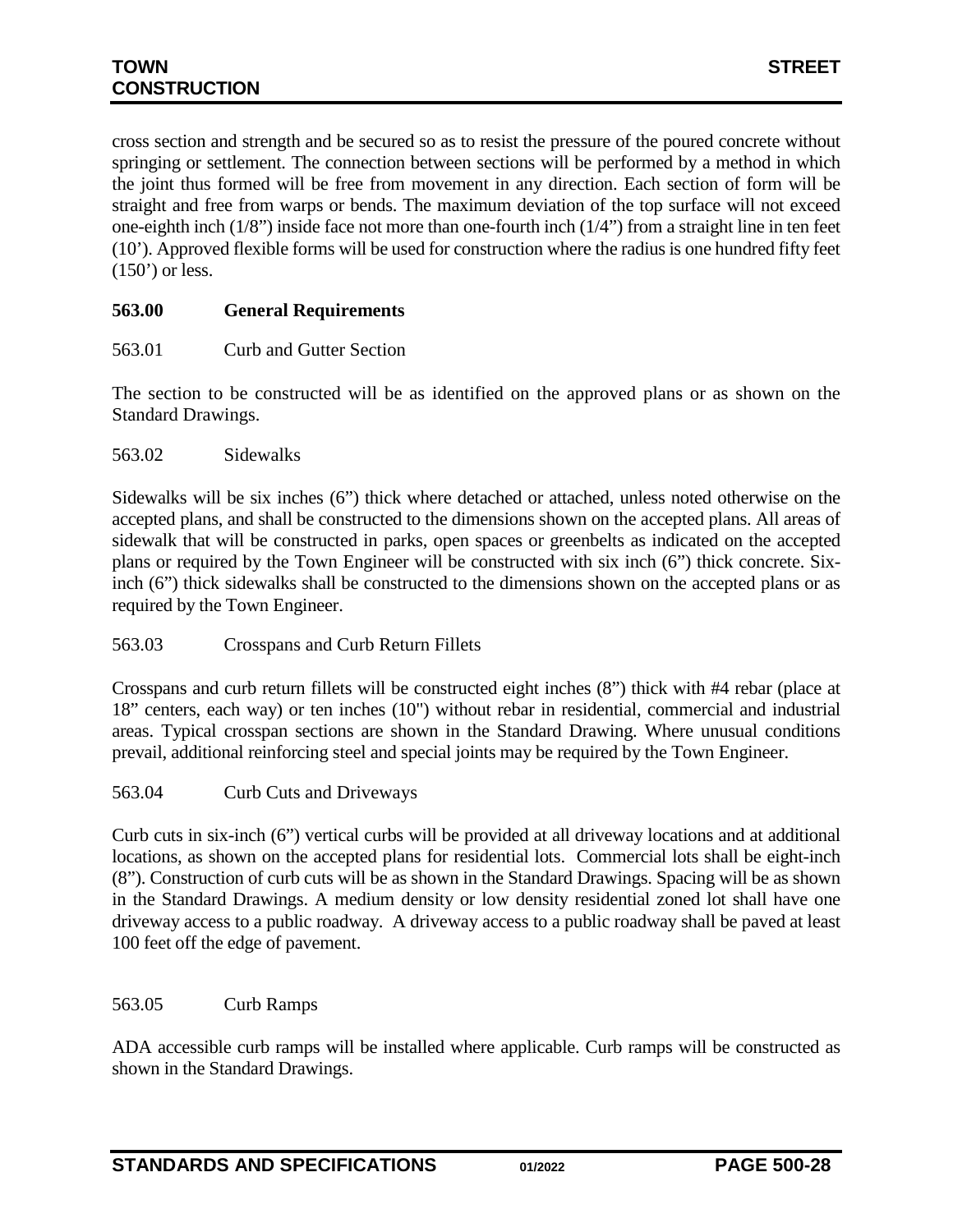### <span id="page-28-0"></span>563.06 Sidewalk Chase Drains

Where three or more lots drain to a shared lot line swale, a sidewalk chase drain will be installed to convey drainage through the sidewalk to the gutter. In areas with detached sidewalk and trees lawns, the chase will continue through the tree lawn and curb to the gutter.

### <span id="page-28-1"></span>**564.00 Construction Requirements**

### <span id="page-28-2"></span>564.01 Staking and Grade Control

Control and construction stakes will be set by field parties under the supervision of a Registered Professional Engineer or a Registered Land Surveyor licensed to practice in Colorado who shall be paid by the Contractor. These field parties will be available to check field control and to provide assistance to the Contractor. The Contractor will keep a set of accepted plans on the job site at all times.

It will be the responsibility of the Contractor to maintain the grade and alignment as shown on the accepted plans. The alignment and grade elevation of forms will be checked, and any necessary corrections will be made before placing the concrete. When any form has been disturbed or any subgrade there under has become unstable, the form will be reset and rechecked after the subgrade has been replaced or recompacted.

### <span id="page-28-3"></span>564.02 Excavation and Embankment

Excavation or fill will be made to the required grade, and the base on which the curbing section is to be set will be compacted to a smooth, even surface. All material placed in fill and the top six inches (6") of the subgrade in cut sections will be compacted to at least ninety-five percent (95%) of maximum dry density as determined by ASTM D-698. Where spongy or unsuitable materials are encountered which will not provide a stable subgrade. The material will be removed and replaced with suitable material and compacted to the specified density.

The subgrade will be compacted within the forms by a vibratory compactor or other approved method whenever any loose subgrade material is present. Immediately prior to placing the concrete, the subgrade will be tested for conformity to the specified cross section. Materials will be removed or added to bring all portions of the subgrade to the correct elevation. The subgrade will be thoroughly compacted and again tested for proper cross section. Concrete will not be placed on any portion of the subgrade that has not been inspected by the Town Engineer for correct elevation and proper compaction. The subgrade will also be cleared of any loose material that may have fallen on it.

The subgrade will be in a moist condition to a depth of six inches (6") at the time the concrete is placed. It will be thoroughly wetted a sufficient amount of time in advance of the placing of the concrete to insure that there will be no puddles or pockets of mud when the concrete is placed.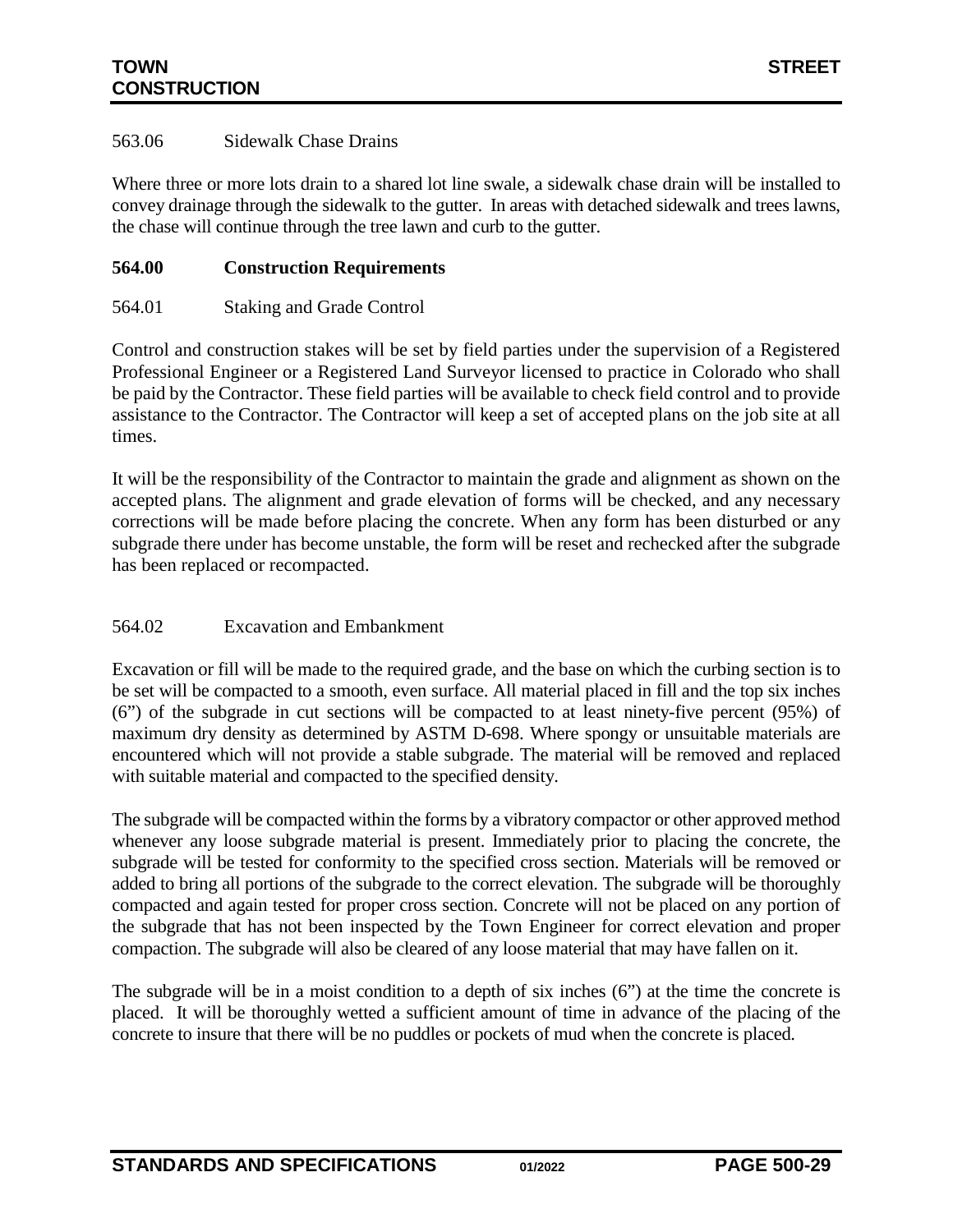### <span id="page-29-0"></span>564.03 Form Setting

Forms that have become worn, bent, or broken will not be used. The Contractor will have set and graded a minimum length of three hundred feet (300') of forms prior to placing concrete. In cases where the length of one run is less than three hundred feet (300'), the Contractor will set and grade forms for the entire run.

On curves with radii of one hundred fifty feet (150') or less, flexible forms, which can be readily formed to the desired radius, will be used. Face forms will be preformed to the proper radius. In any case, care will be exercised to insure the maintenance of the required cross section around the entire radius.

The Contractor will provide an approved metal straight edge, ten feet (10') in length, to check the alignment of the forms prior to placing the concrete and also to check the concrete surface during the finishing operation.

Forms, except for curb face, will remain in place at least twelve (12) hours after concrete has been placed against them, or for a longer period if so directed by the Town Engineer. Crowbars or other heavy tools will not be used against green concrete in removing the forms. Forms will be thoroughly cleaned before re-oiling and reuse.

### <span id="page-29-1"></span>564.04 Concrete Placement

When placed in the forms the concrete will be properly graded with the forms and will at no time deviate more than one-quarter inch (1/4") from an accurate straight edge ten feet (10') in length. The concrete will be placed on damp but not wet or muddy subgrade. The operation of depositing and compacting the concrete will be conducted so that the concrete will be smooth and dense, free from honeycomb and free from pockets of segregated aggregate. Sections of segregation or honeycomb revealed by removal of the forms will be removed and replaced or otherwise repaired to the satisfaction of the Town Engineer. At the end of the day, or in case of an unavoidable interruption of more than thirty- (30) minutes, a transverse construction joint will be placed at the point of stopping work, provided that the section on which work has been suspended will not be less than five feet (5'). Sections less than five feet (5') in length will be removed. Concrete will not be placed when the weather is stormy, dusty, or otherwise inclement to the point that it precludes good workmanship.

<span id="page-29-2"></span>564.05 Joints

All joints will be constructed straight and plumb and will extend through the entire section from edge to back and to the depths specified herein.

A. Expansion Joints: Expansion joint filler, which is one-half inch (1/2") thick, preformed, non-extruding bituminous-treated fiberboard conforming to AASHTO Specification M-213, will be used to form transverse expansion joints. Expansion joints will be constructed as directed by the Town Engineer. Expansion joints will be formed at the contact of the new construction with concrete driveways, intersecting sidewalks or other unyielding structures unless otherwise directed.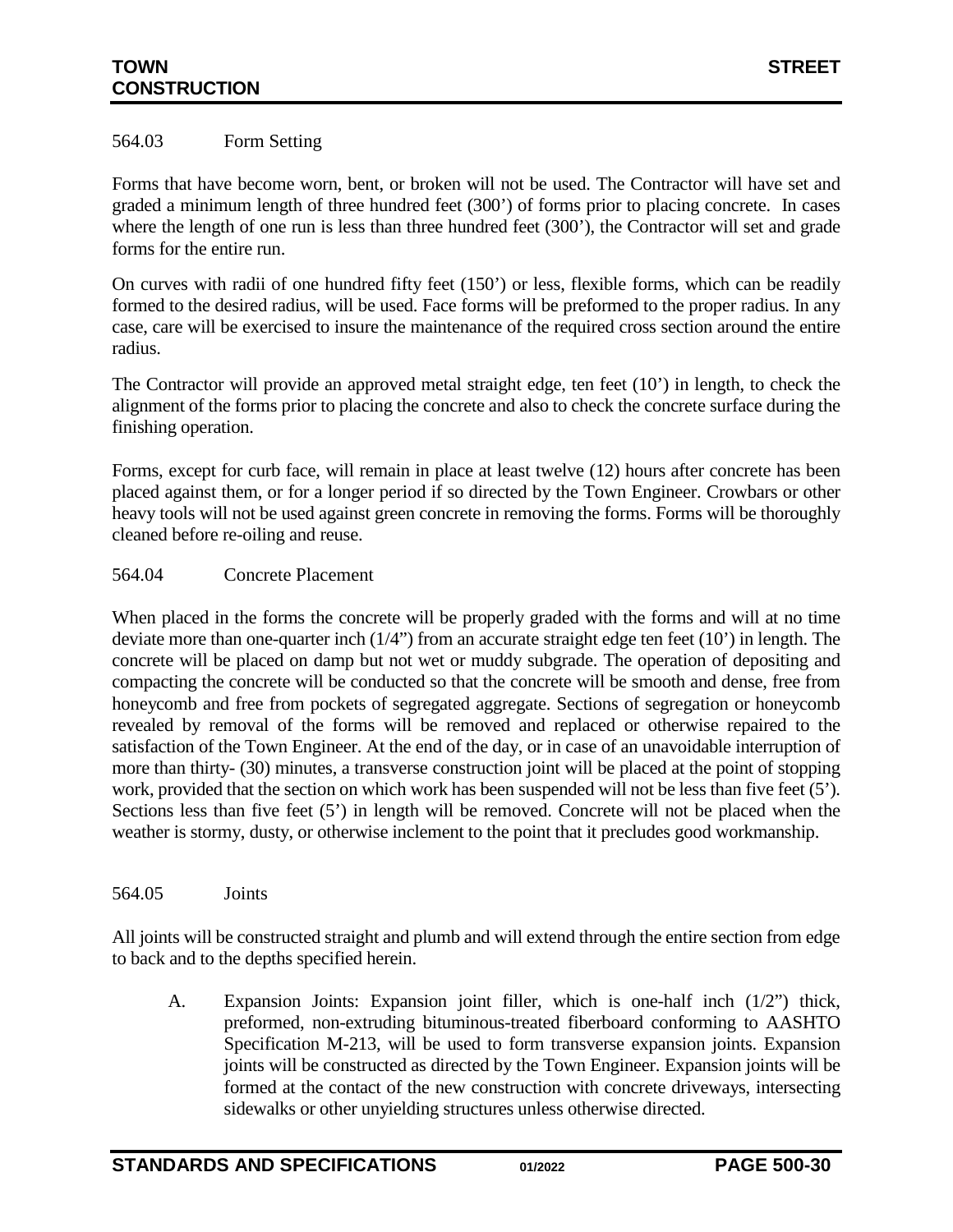# **TOWN STREET CONSTRUCTION**

- B. Block Joints: The curb and gutter or curb walk will be divided into blocks not less than six feet  $(6')$  nor more than ten feet  $(10')$  long using metal templates not less than one-sixteenth inch (1/16") nor more than one-quarter inch (1/4") thick. Templates will be a minimum of four inches (4") deep. The block length to be used will be approved by the Town Engineer prior to starting construction and will be maintained constant throughout the project. The templates will be designed to attach securely to the forms in such a manner as to prevent movement while the concrete is being placed and consolidated. Templates will be removed prior to the concrete taking its initial set.
- C. If curbing machine or other methods not requiring the use of templates is approved, dummy joints formed by a jointing tool or other acceptable means will be used. Dummy joints will extend into the concrete for at least one-third (1/3) of the depth (no less than two inches [2"]) and will be approximately one-eighth inch (1/8") wide.
- D. Construction Joints: As required at the end of a day's run, construction joints will be made at right angles to the longitudinal axis of the curb and gutter and will be located at the regular spacing designated for block joints unless otherwise specifically permitted by the Town Engineer. In no case will any length of curb and gutter be less than five feet between (5') joints. Construction joints will be formed by use of a bulkhead or divider, which will be removed before continuing with the next run. The construction joints will be edged to form a recess for sealing compound similar to that for expansion joints.

### <span id="page-30-0"></span>564.06 Finishing

Where applicable, finishing will be done with a metal screed designed to give proper shape to the section as detailed. Particular care will be used to finish the gutter flowline to a true, uniform grade. When using face forms, they will be left in place until the concrete has hardened sufficiently so that they can be removed without injury to the curb.

The Contractor will use at all times, a ten-foot (10") straightedge for finishing curb and gutter sections. When irregularities are discovered, they will be corrected by adding or removing concrete. All disturbed places will be floated with a wooden or metal float, which is not less than three feet (3') long and not less than six inches (6") wide, and again straightened. No water or cement will be added to the surface of the concrete to aid in finishing. Before final finishing is complete and the concrete has taken its initial set, edges of the concrete and joints will be carefully finished with an edger having a one-eighth inch (1/8") radius. Concrete will be finally finished with a wood float and lightly broomed to a slightly roughened surface. On grades less than one percent (1%), the Contractor will check for depressions before final finish so that no water holes exist. Any water holes or "bird baths" larger than one square foot and deeper than three-eighths inch (3/8") will be cause for removal and replacement of the defective sections of concrete.

<span id="page-30-1"></span>564.07 Marking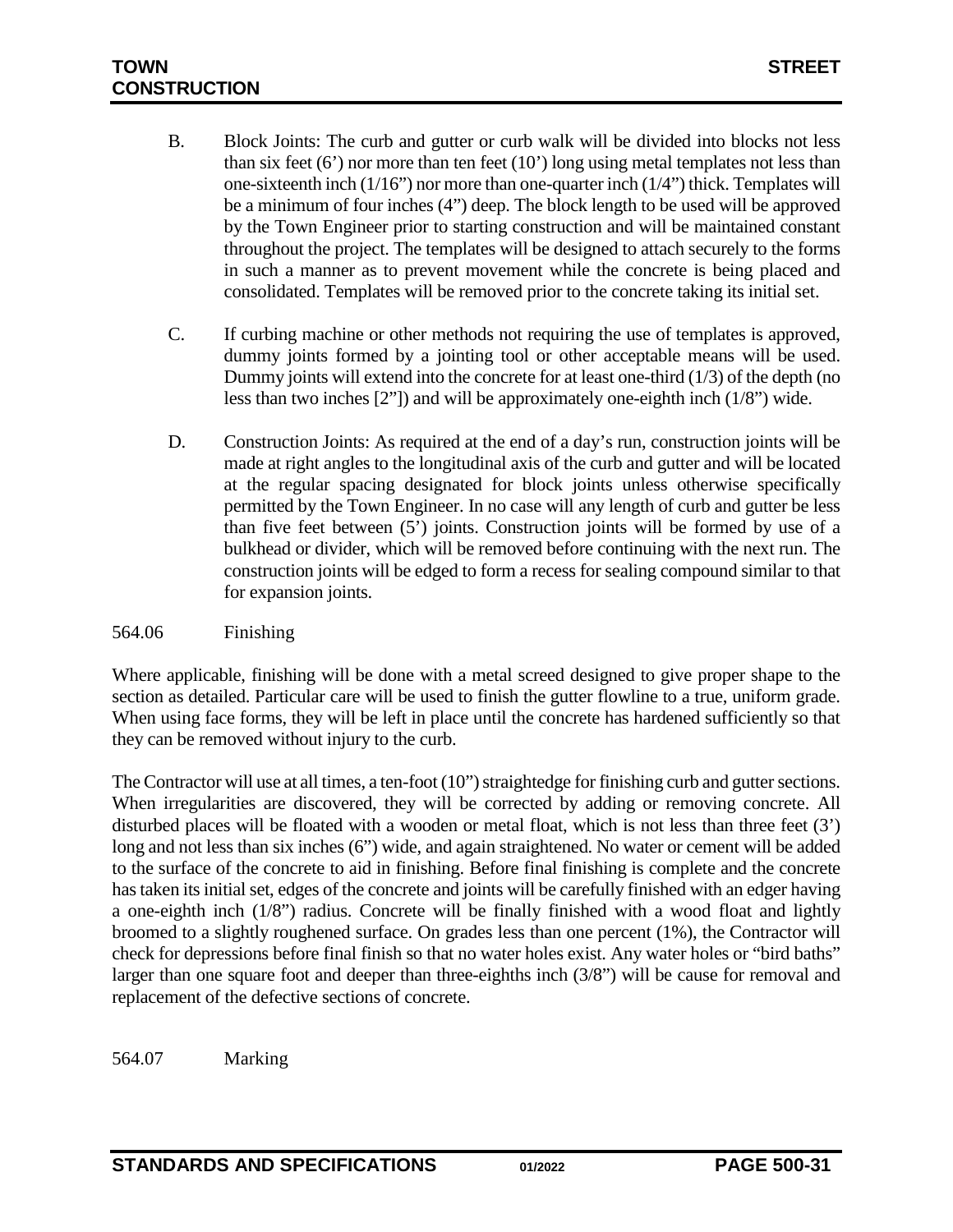# **TOWN STREET CONSTRUCTION**

Sidewalks shall have the name of the contractor and the year of construction impressed therein, using block letters not less than one inch (1") high and three-eighths inch (3/8") deep. Impressions will be made in sidewalks at each end of each Town block, or at the end of construction if other than at the end of the block.

### <span id="page-31-0"></span>564.08 Curing

Curing will be accomplished in accordance with Section 400, Concrete Work, of these STANDARDS AND SPECIFICATIONS.

<span id="page-31-1"></span>564.09 Protection Against Vandalism

It will be the responsibility of the Contractor to protect all concrete work against damage or vandalism. When required, a guard will be stationed over fresh work until the concrete is sufficiently set to prevent its being marked by plastic deformation of the exposed surface of the concrete. Expense of the guard will be borne by the Contractor. Concrete damaged in any way by vandals will be removed and replaced at the Contractor's expense.

### <span id="page-31-2"></span>564.10 Cleanup

Within forty-eight (48) hours after forms are removed, the area behind and in front of the sidewalk or curb will be cleaned, backfilled and graded to provide a smooth even surface.

#### <span id="page-31-3"></span>564.11 Concrete Testing

Routine testing will be accomplished in accordance with Section 400.00, Concrete Work, of these STANDARDS AND SPECIFICATIONS. In the case of questionable concrete materials or work, the Town Engineer may direct that core tests be made on all questionable concrete placement. The expense of the tests will be borne by the Contractor. If the concrete tested shows inadequate strength or other deficiencies, it will be removed and replaced by the Contractor at his expense. If any core shows a deficiency of thickness greater than one-half inch (1/2"), exploratory cores will be taken in five-foot (5') increments, and all concrete deficient more than one-half inch (1/2") will be removed and replaced by the Contractor at his expense.

### <span id="page-31-4"></span>**570.00 INSPECTION**

#### <span id="page-31-5"></span>**571.00 General**

<span id="page-31-6"></span>Refer to Section 154.00, Inspections, of these STANDARDS AND SPECIFICATIONS.

### **572.00 Required Inspections**

Adequate inspections assure compliance to Town requirements and are the basis for the Town's recommendation that said streets are accepted for maintenance and for release of performance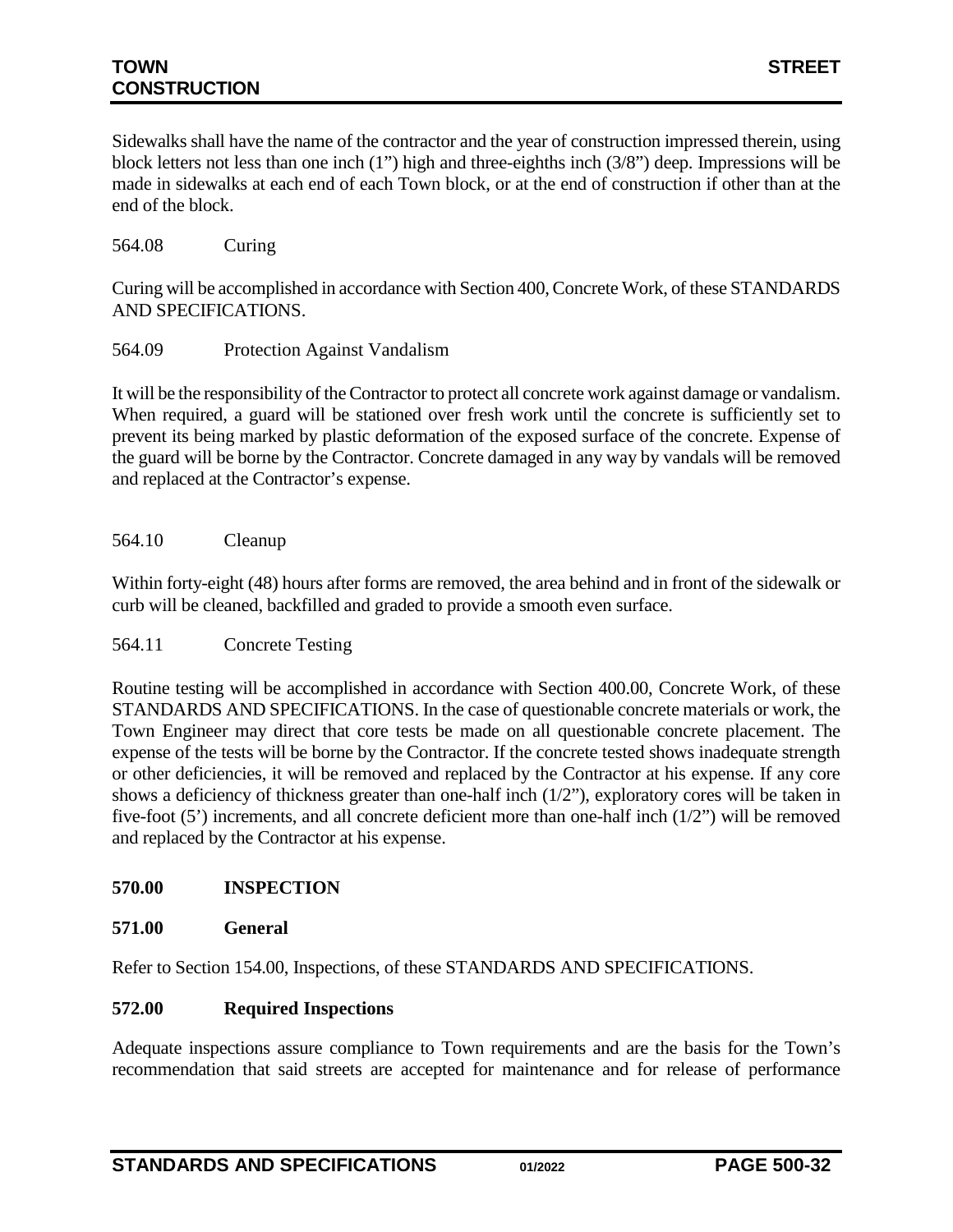guarantees. It is the responsibility of the Contractor to contact the Town Engineer a minimum, of one (1) working day in advance of the required inspections. Required inspections include:

- A. Culverts trenching, grade, bedding, installation, backfill and compaction. Inspection to be requested when backfill is completed to one-half (1/2) the depth of the culvert.
- B. Concrete finished excavation, grade, forming, reinforcing steel.
- C. Structures concrete pour, surface finish, and test cylinders. Three inspections are required: (1) prior to placing steel; (2) prior to concrete pour; and (3) during and after final pour.
- D. Street four inspections are required; (1) subgrade; (2) base course; (3) prime  $\&$ /or tack, and (4) paving, all of which are required prior to proceeding with the next phase. Locations of required samples for testing will be designated by the Town Engineer. Non-destructive deflection testing, as specified in Section 514 of these STANDARDS AND SPECIFICATIONS, will be performed.
- E. Acceptance a request for an inspection and Initial Acceptance for maintenance or release from performance guarantee must be made only after all preceding inspections have been passed. Acceptance procedures are outlined in Section 200, Acceptance Procedures, of these STANDARDS AND SPECIFICATIONS.

# <span id="page-32-0"></span>**573.00 Required Testing**

When required by the Town Engineer, a Professional Engineer will certify the quality of materials or construction. All testing will be by recognized methods as specified in these STANDARDS AND SPECIFICATIONS and will be at the Contractor's expense.

### <span id="page-32-1"></span>**574.00 Utility Installations**

Prior to the installation of street subgrade, base, paving and concrete materials, utility installations will be made, service lines stubbed to the right-of-way line, and all trenches will be backfilled and properly compacted.

### <span id="page-32-2"></span>**575.00 Street Lighting**

At the time of inspection, all street lights will be in place as shown on the approved plans and will be operating as set forth in Section 925.00, Street Lighting Procedure, of these STANDARDS AND SPECIFICATIONS.

### <span id="page-32-3"></span>**580.00 STREET LANDSCAPING**

### <span id="page-32-4"></span>**581.00 Installation**

All installation of landscaping and irrigation in Town Right-of-way must be done in accordance with SECTION 1000 PARKS AND RECREATION of these STANDARD and SPECIFICATIONS.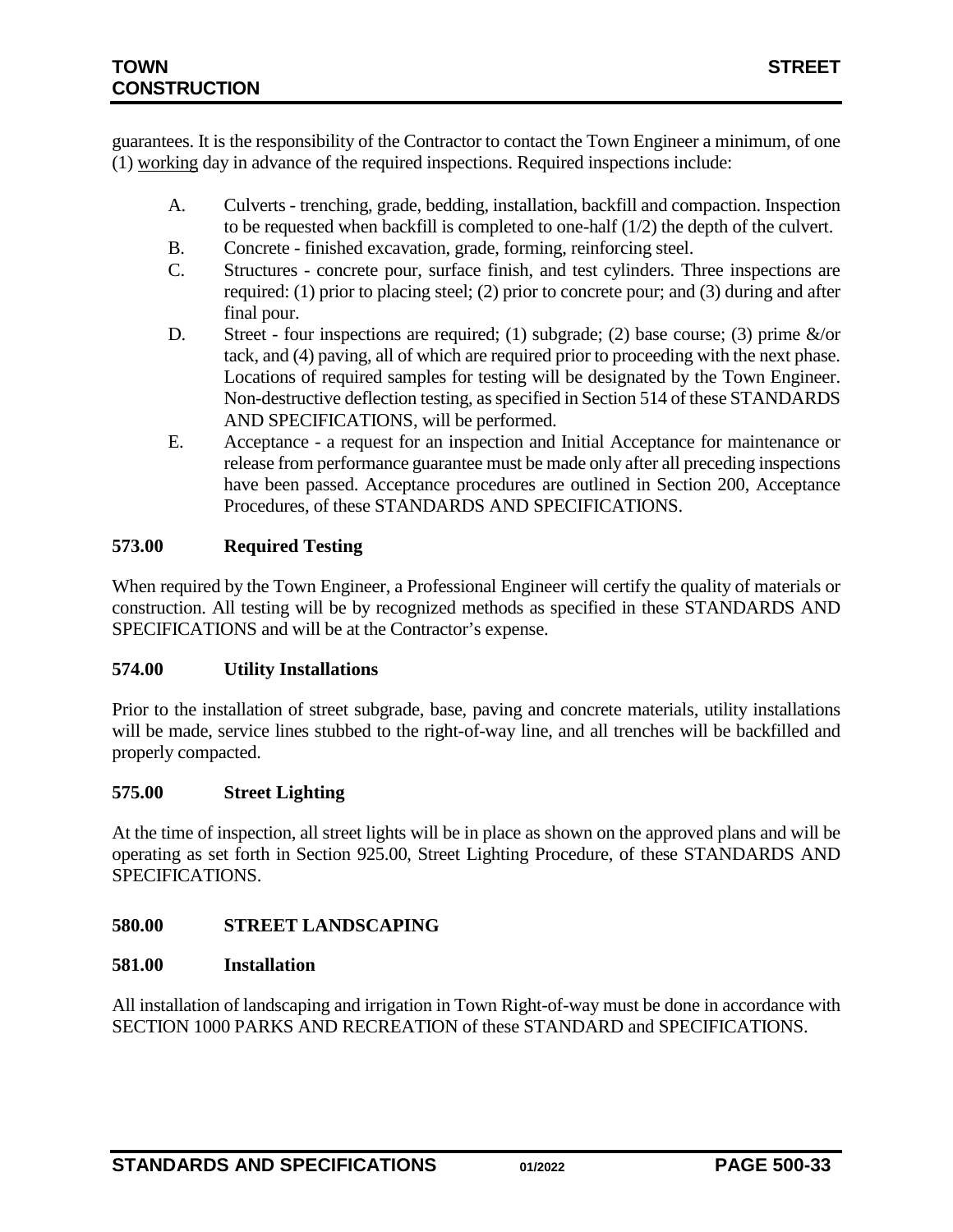#### <span id="page-33-0"></span>**582.00 Maintenance**

The maintenance of landscaping and irrigation located in and/or over Town right-of-way is the responsibility of the adjoining property owner with the exception of landscape medians on Town designated Arterial roadways which are the Town's responsibility. All landscaping shall be maintained in accordance with the follow requirements:

- A. Tree branch growth shall be maintained at a height no lower than ten (10) feet over a public sidewalk, walkway, or trail and no lower than fourteen (14) feet over the travel lanes of a street or alley.
- B. All woody plant growth lower than ten (10) feet shall not encroach upon the plane of a public road, sidewalk, walkway, or trail and must be trimmed back within the inside edge of all sidewalks, walkways, or trails.
- C. Tree branch growth shall be maintained so that branches do not interfere with the proper spread of light along the street from any street light.
- D. Trees and other woody plants growth shall be maintained not to come within three (3) feet of fire hydrants.
- E. Visibility triangle distances shall be maintained to protect visual clearances for motorists and pedestrians. No landscaping plant material shall be allowed within the visibility triangle that exceeds over thirty-six (36) inches higher than the street level in this triangle. Trees located within the visibility triangle must be trimmed at the trunk to at least eight (8) feet above the level of the ground surface, provided that such trees are spaced so that trunks do not obstruct the vision of motorists and pedestrians.

| <b>Design Element</b>               | <b>Principal</b><br><b>Arterial</b> | <b>Minor</b><br><b>Arterial</b> | <b>Collector</b> | <b>Residential</b><br><b>Collector</b> | <b>Local Street</b> |
|-------------------------------------|-------------------------------------|---------------------------------|------------------|----------------------------------------|---------------------|
| Right-of-way Width                  | 140'                                | 120'                            | $80^{\circ}$     | $70^{\circ}$                           | 60'                 |
| Flow Line Curb Radius - Arterial    | 50                                  | 50                              | 30               | 30                                     | 25                  |
| Flow Line Curb Radius - Collector   | 30                                  | 30                              | 25               | 25                                     | 20                  |
| Flow Line Curb Radius - Local       | 25                                  | 25                              | 20               | 20                                     | 15                  |
| Design Speed                        | $55$ mph                            | $50$ mph                        | $45$ mph         | $30$ mph                               | $25$ mph            |
| <b>Typical Posted Speed Limit</b>   | 45 mph                              | $40$ mph                        | $35$ mph         | $25$ mph                               | $25$ mph            |
| Maximum Degree of Curve (degrees)   | 6                                   | 7.4                             | 12               | 32.7                                   | 32.7                |
| Minimum Curve Radius (feet)         | 955                                 | 775                             | 475              | 300                                    | 175                 |
| Cross Slope without Super Elevation |                                     | Maximum 4% - Minimum 2%         |                  |                                        |                     |

### **TABLE 500-3 STREET DESIGN CRITERIA**